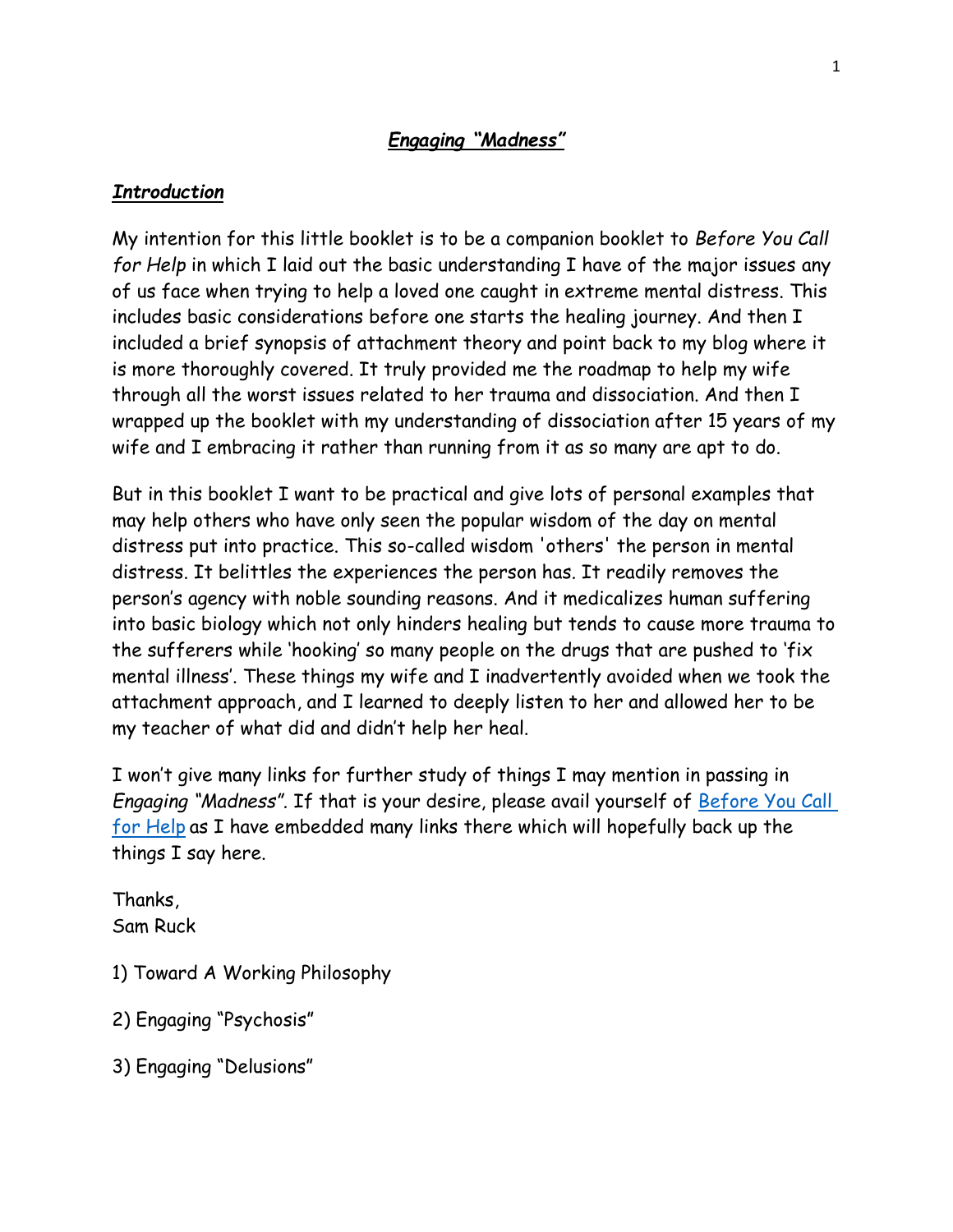4) Engaging Voices

5) Engaging Extreme States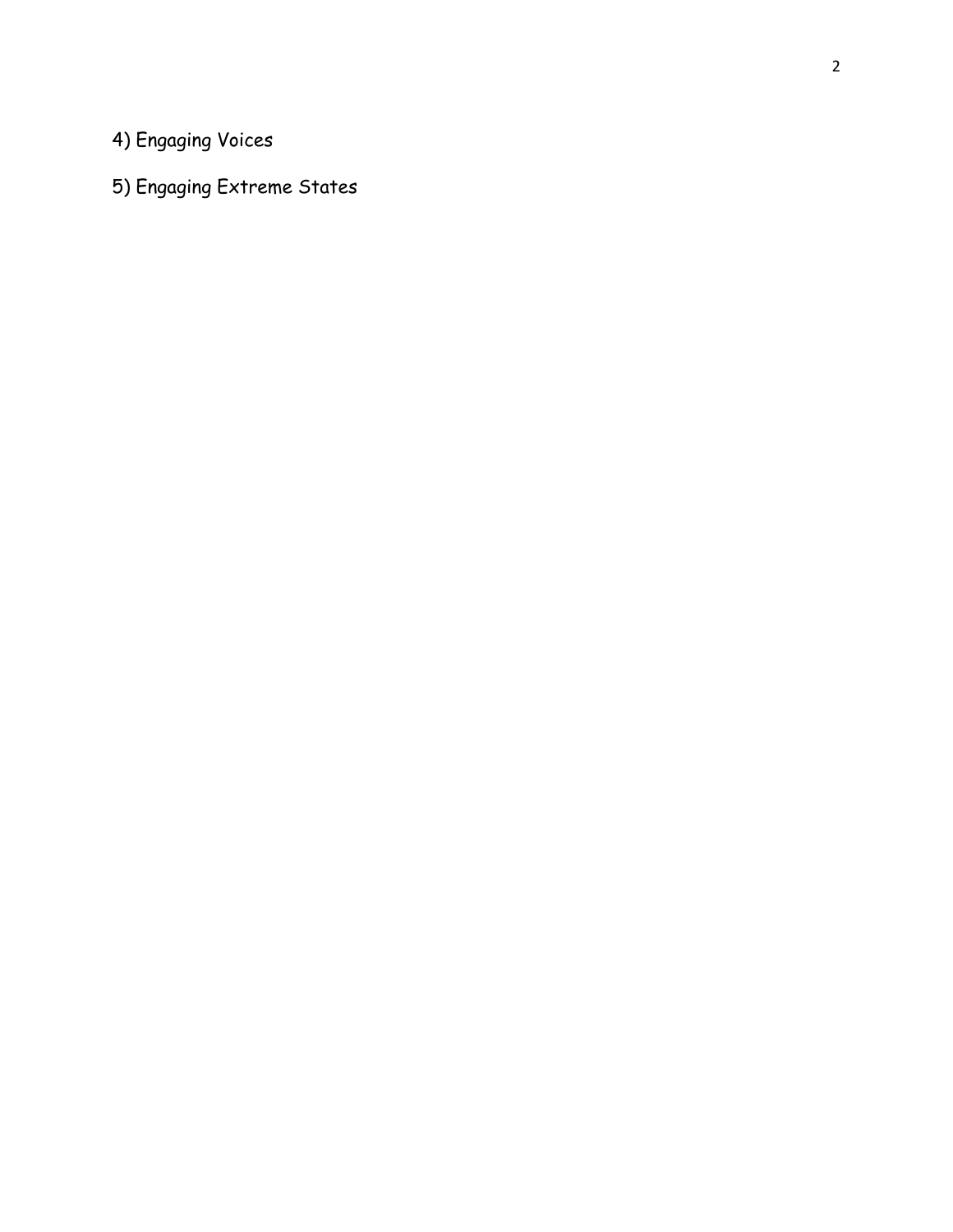### *Toward a Working Philosophy*

My wife is my one and only. She is not only the first woman I ever told, "I love you," but she is also the only woman with whom I've slept. When she heard those words from my lips, she knew it wouldn't be long until I proposed to her. Three months later we were married after I'd barely turned 21.

But as much as we loved each other, almost from the start things were a struggle for us, but because of my youth, I had no idea that these struggles were symptoms of the childhood trauma she had suffered and only superficially shared with me while we were dating. Neither of us understood the depths that trauma had altered who she was.

And so, we struggled along. Physical intimacy was always a landmine issue for us: me wanting more and her acquiescing at best. Since I'd been with no one else, I had nothing against which to judge things except cultural and religious caricatures. But in other areas of our relationship, we were better in tune than most other couples I knew. And so, our relationship was an odd dichotomy of deep intimacy outside the bedroom and yet unhappiness, tension, and friction inside it.

We welcomed a son into our family a few years later, and when he became of school age, all of us participated in his homeschooling experience. Homeschooling was an area where my wife's genius was on full display as she shepherded our son through a classical training of Latin, Greek, logic, rhetoric, and the Great Books Conversation to name a little. I participated where I could, teaching him the Koine Greek I had learned in college, writing curricula based on particular books she wanted to use, and embracing the better parts of the subculture that are associated with this choice. I was enriched in the process as well. Eventually, the family effort culminated today with his being on the verge of completing a PhD from an elite, Boston-area university.

In the midst of the happiness that I believe we all shared in our home-schooling experience, my wife and I were still struggling with tension and dissatisfaction in our marriage. I devoured marriage books and even wrote a long study on the subject based on Christian wisdom literature. But anytime I brought the subject up with my wife, she would just spit back that I was the one with the problem. And so, unable to work on anything but myself, I desperately tried to become the best husband I could possibly be until my wife could no longer blame me for all our marital woes. When she finally acknowledged the changes she had seen in me, she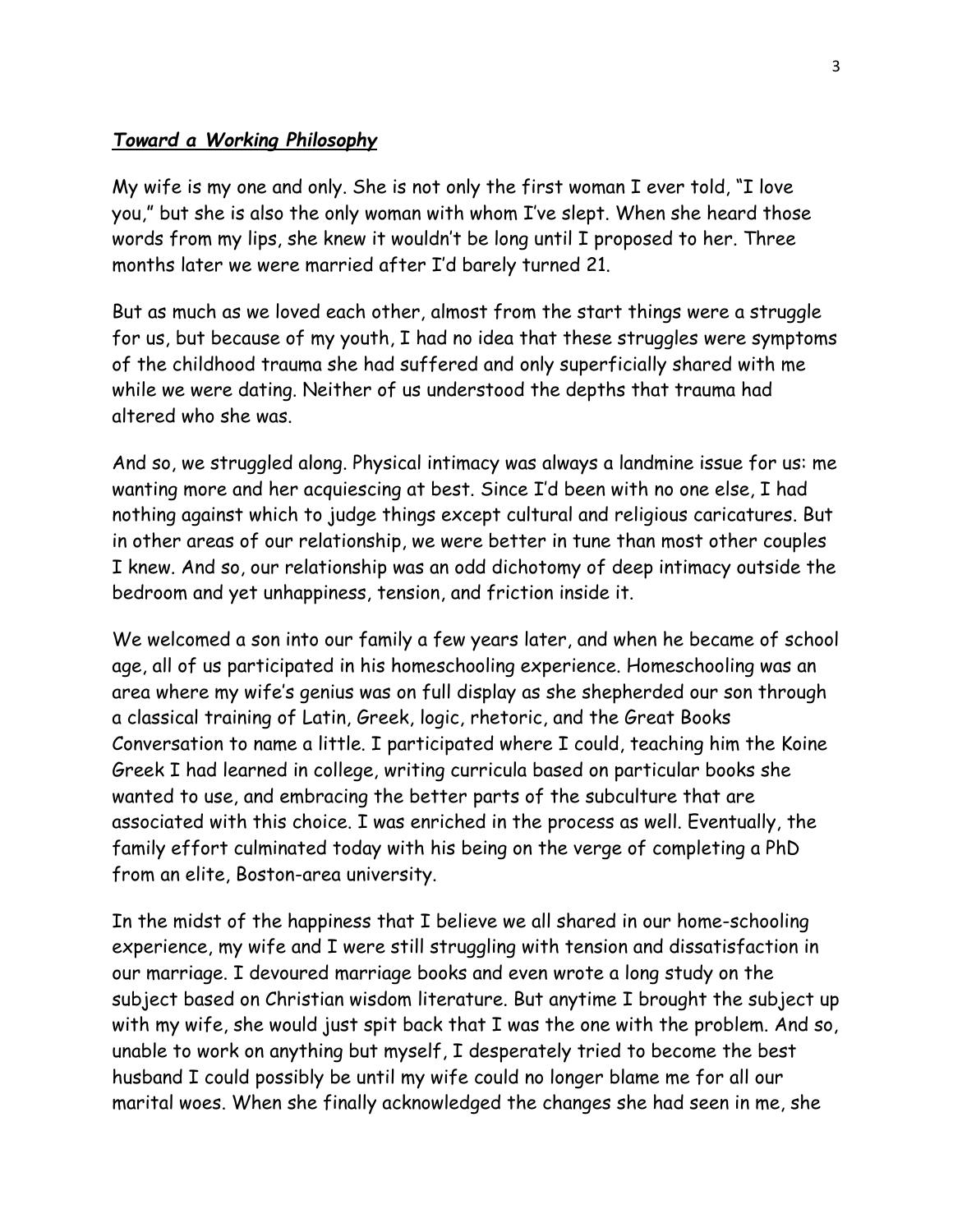agreed to see an alternative, unlicensed counselor to deal with her childhood trauma. That choice of counselor was largely driven by our religious background and our lack of insurance and relatively limited financial means as the lady offered her help as a ministry rather than a business to the few people she saw. She had no connection to the official mental health system, and I never understood until later how fortunate that was for us.

We attended her sessions together for a couple of months while I worked on a personal issue of my own. This allowed my wife time to become comfortable with the counselor. Shortly after I resolved it, my wife agreed to continue going on her own. However, when she got lost trying to find her way to the counselor's home office one week and found herself in a completely different place, it was suggested by her counselor that she might have dissociative identity disorder (d.i.d.) which is the new name for multiple personality disorder.

My wife came home and told me, "I might have d.i.d." For me, it was an eureka moment. For 20 years we had struggled against an unknown adversary. Now we had a name. Now we had a place to start! And so, my wife and I started to walk the healing path just like we had walked the home-schooling journey: together. We were both completely ignorant of mental health issues because there was no history of such in either of our families that we were aware. Thus, we began a time of experimentation those first few years as I tried to help her. I had to learn to listen and take her words at face value. I had to remove the filter that we all tend to apply to others' words and allow her to teach me what she was saying and experiencing.

I also began the habit of daily journaling about my personal struggles and her progress on our healing journey. Though I'd had a fairly benign childhood and was securely attached to my own mother, nothing prepared me for the struggles, deprivations, heartache…and unexpected moments of joy which would become part of our journey toward wholeness. Moreover, neither of our immediate families would join us on our journey because of their own personal trauma which became glaringly obvious to my wife and I as we walked our own healing journey and came to understand what mental trauma and health truly look like. But as I poured myself out in the pages of my journal, I slowly began the personal transformation that would be required for me to become the safe and affirming healing companion my wife needed in order to face the horrors she had buried for more than 4 decades.

It was also at the beginning of our healing journey that my wife made a momentous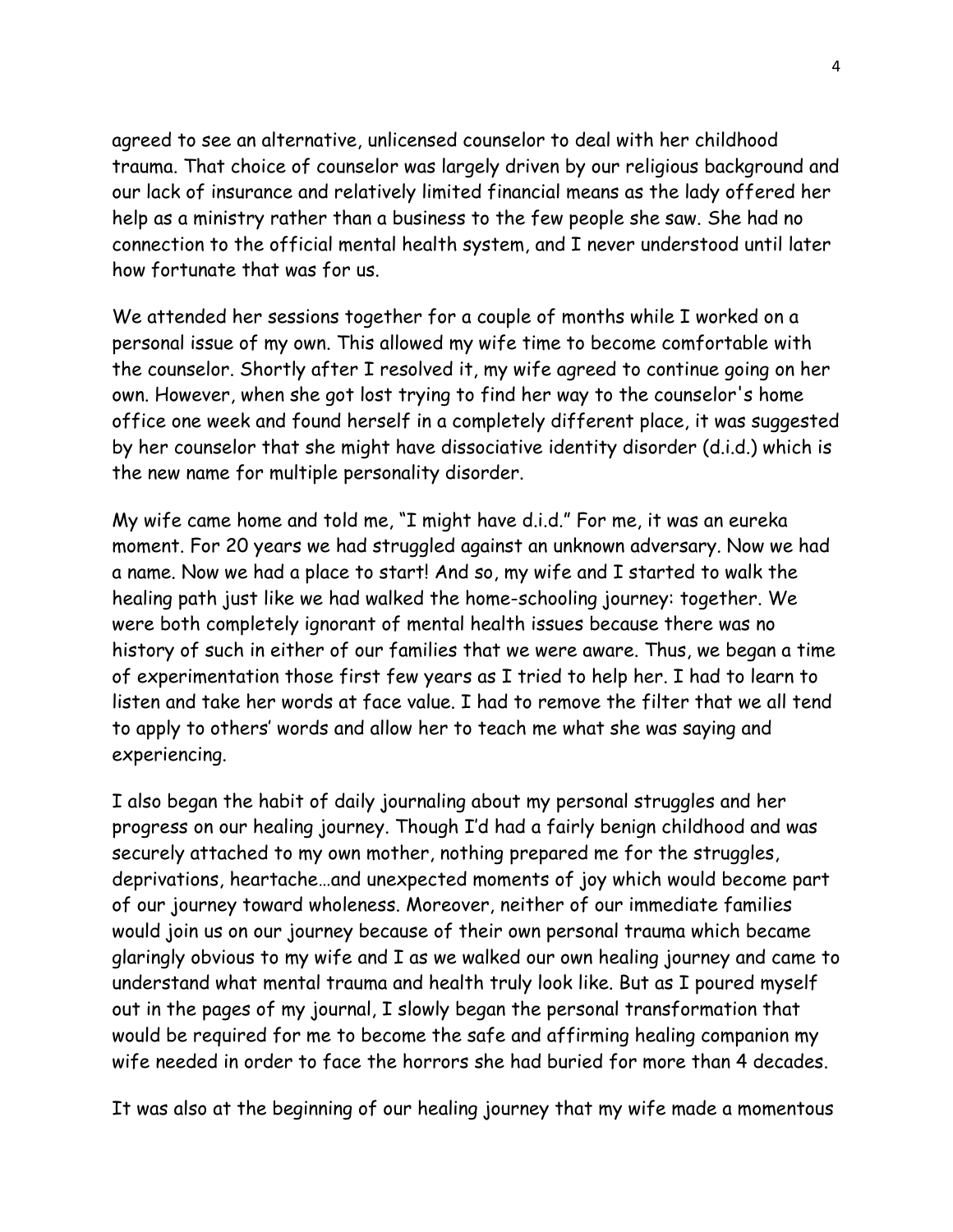request of me, the importance of which I would only learn years later. She asked me not to read anything about d.i.d. She liked how I was helping her, and as she met others with similar issues on internet forums and how they were dealing with those issues, she was afraid I would stop doing what I was doing with her, if I read how others were doing things.

Therefore, I honored that request for the first 2 or 3 years of our journey. I read nothing about d.i.d. or how to help heal it. Instead, I simply engaged my wife, desperate for a win/win solution for our marriage. I allowed her to teach me what did and didn't work for her. Later, after we had developed our own rhythm and method of doing things, I began to read elsewhere. That is when I realized we had not done things the prescribed way, and yet, very quickly it became apparent that she was vastly further along in the healing journey than many of her fellow sufferers.

As I continued to read the expert literature available online, I realized we had naturally used the major tenets of attachment theory as explained by John Bowlby. By trial and error and by embracing our human inclination to attach to one another, we had affirmed what Bowlby had declared decades before: that deep connection between ourselves was not only stabilizing for both of us but also healing. Hence, I began to study this theory more closely, as I hoped to better implement the major concepts of that theory into our healing journey as taught by him: *primary attachment figure, safe haven, proximity maintenance, affect regulation and the internal working model*.

And thus, though there were other factors in our lives that contributed to our healing journey, these are the ones that most directly affected my movement toward a working philosophy of my wife's mental health struggles and how I could become the best healing companion possible for her in them.

Here are two of the questions that I had to answer when we first started our journey as complete novices concerning mental health struggles as I tried to build my working philosophy of engaging my wife's mental distresses.

*1) What role would I take in the healing journey?* As I desperately wrote in my journal to answer this question, I figured there were at least 3 main options that I had to answer this question. Many spouses and significant others who have a loved one who struggles with severe mental health issues, simply cut and run. But my religious upbringing and those 'pesky' marriage vows rattled in my head anytime I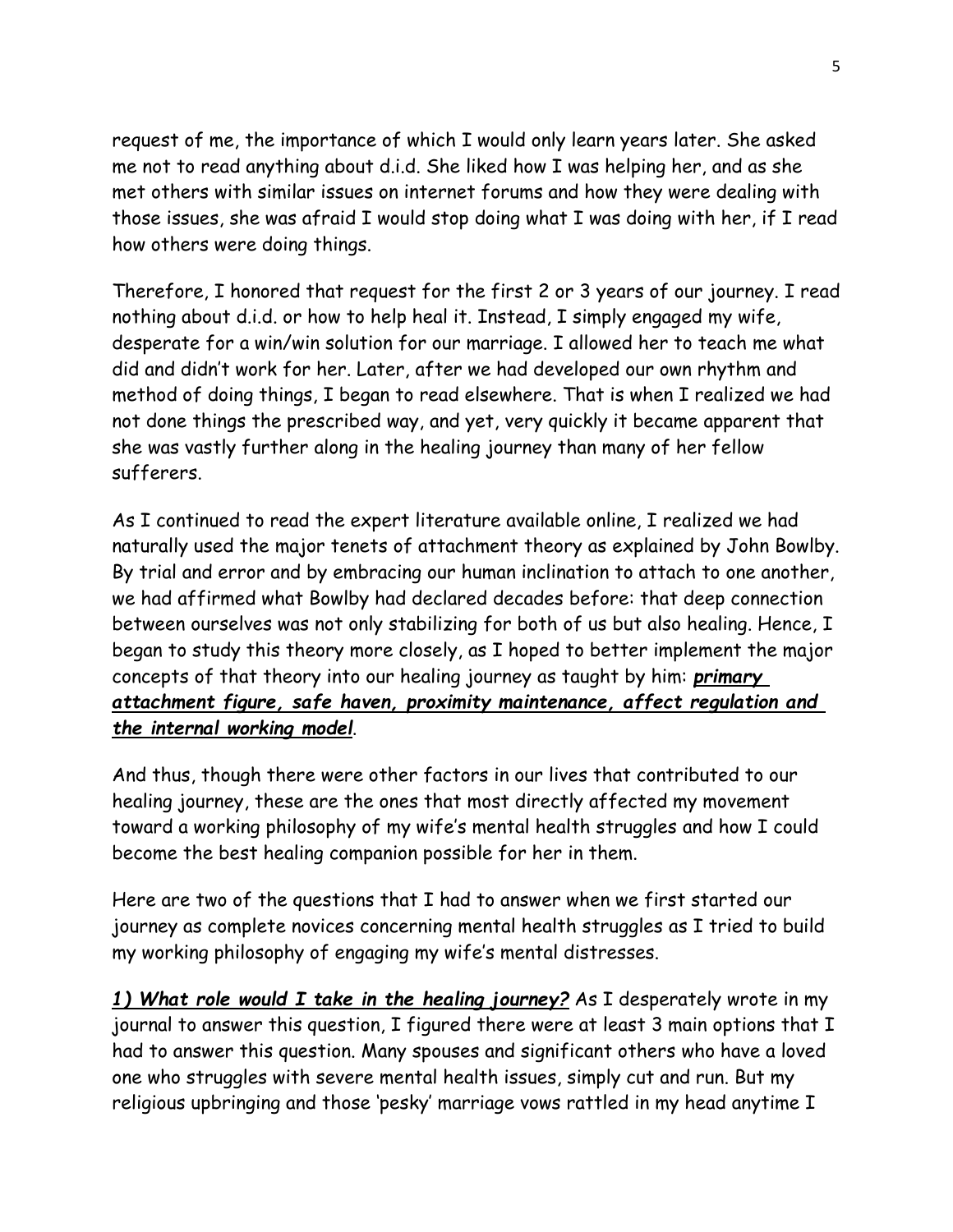#### contemplated it.

I also remembered the one time my mother had playfully abandoned me at home as we prepared for a family outing at a local swimming lake. She took off in our VW van with the rest of my siblings while I ran screaming down our long country driveway for her to "Wait! Stop! Don't leave me!" I tried to cut her off the direction I thought she would go. But after starting to turn the van my direction, she drove off the other direction, and I crumpled to the ground screaming my heart out! Even though she came back for me a few minutes later, that experience had literally scarred me (don't worry I'm ok now!). The anguish I felt from that experience was still visceral in my being at the start of our healing journey. How could I do the same thing, but permanently, to my wife whom I still loved!?

Moreover, her own parents didn't want to help 'fix' the mess they created by their negligence of their own daughter during her childhood. *(Later my wife and I realized what a mess her parents were as we realized both were trauma victims in their own rights.)* And yet, this was NOT MY MESS! I had had no part in creating it! I had 'saved' myself for a fairytale marriage and had instead been thrown into struggles for 20 years. Then, when we started the healing journey, we experienced hellish chaos for the next 5 years! This isn't what anyone signs up for when they say those cute little wedding vows that say for 'better or for worse, in sickness and in health'. We all know we really just expect the better and healthier parts!

The second option I figured I could take was the 'this is your problem, deal with it' attitude. As I've been on all kinds of internet boards for survivors that seems to be the attitude of many family members and spouses and significant others. "Deal with your issues, and don't let them affect our relationship." It's a rare spouse or significant other that I would rub shoulders with on these boards or via my blog who wanted to learn and be part of the healing process. Moreover, that attitude just seems like a war of attrition and prolonging the agony of both partners. If I was going to stay in this marriage, then I sure as hell didn't want either of us to suffer from this any longer than necessary!

And I sometimes wonder if that attitude is part of the drive to embrace the current narrative about mental distress despites its overwhelming track record of failure. "Take this little pill, and everything will be better." It's a quick and easy way to try and get back to normalcy, at least for the family, spouses and loved ones who really don't want to do the hard work of walking with their loved ones who are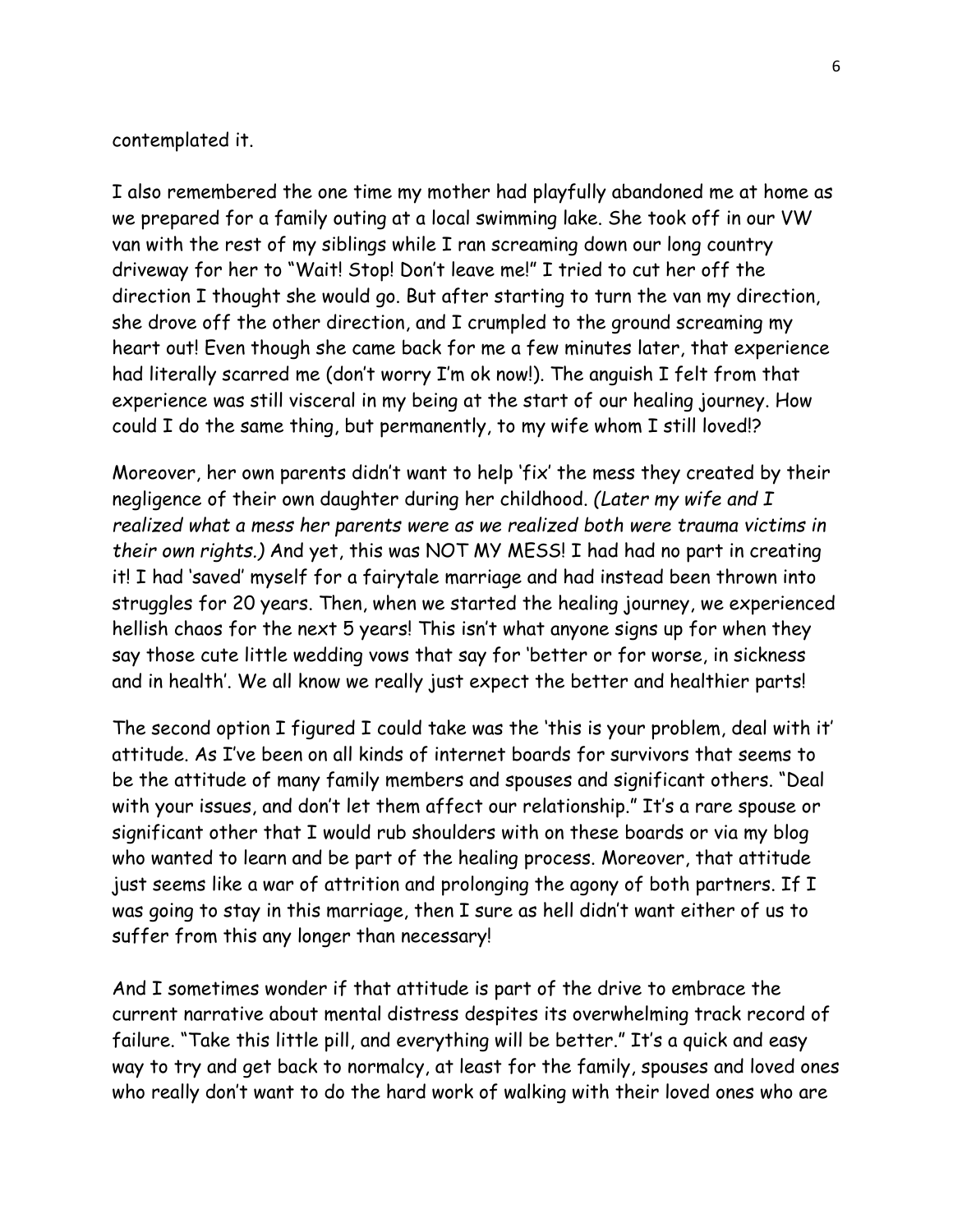hurting and traumatized. I'm not blaming family, spouses and loved one: it's a cultural issue of fast-food, consumerism mentality, where we don't value the time and effort it takes for deep trauma healing to occur in the people we love.

And so, I chose door three: active involvement in the healing journey. I wanted to become the best man I could be to help facilitate my wife's healing, and I wanted to do anything my wife needed to help her healing. I vowed to do anything, *absolutely anything*, my wife needed me to do to find a win/win resolution to her childhood trauma and extreme dissociation and our struggling marriage.

I often thought of the Olympic athletes who deprive themselves of all kinds of normal experiences the rest of us get to enjoy. As well, these athletes willingly choose to endure all kinds of physical pain and stresses for the minute chance of someday standing on that Olympic podium with a medal around his or her neck. I vowed to do the same for the woman I love. I had to come to the place in which I realized staying with my wife meant not knowing if we'd ever have a healthy marriage. It meant accepting that *this current dysfunction* was our 'normal,' but I would vigorously do anything I could to change that normal for both of us just like those athletes.

Furthermore, I am someone with a deep religious upbringing. In fact, my college degree is a religious ministry one. But very little in my upbringing or training had prepared me for the path my wife and I would travel except the concept of sacrificial love that is supposed to be a hallmark of the Christian life; and yet, too often that hallmark of faith was missing in my own life and relationship with the woman I love. The Golden Rule of loving others like I want to be loved and sacrificially loving and preferring others over my own self had to become the standard against which I judged all the other rules and trappings of Christianity that I had been taught if we were going to survive this journey, together. As I encountered numerous crossroads where our needs for marital survival and healing diverged from some part of Christian culture and morality that had been elevated above its rightful place, I chose the standard of unconditional, self-sacrificing love and whatever it meant at that moment. Sometimes it was painful and distressing to release those things I had always thought of as inviolable in my life, but in doing so, it allowed me to change and grow and expand to become the man my wife needed me to be. And to be honest, I like who I am now better than I was at the start of this journey.

A second question I answered unknowingly, and yet, it is one that is of extreme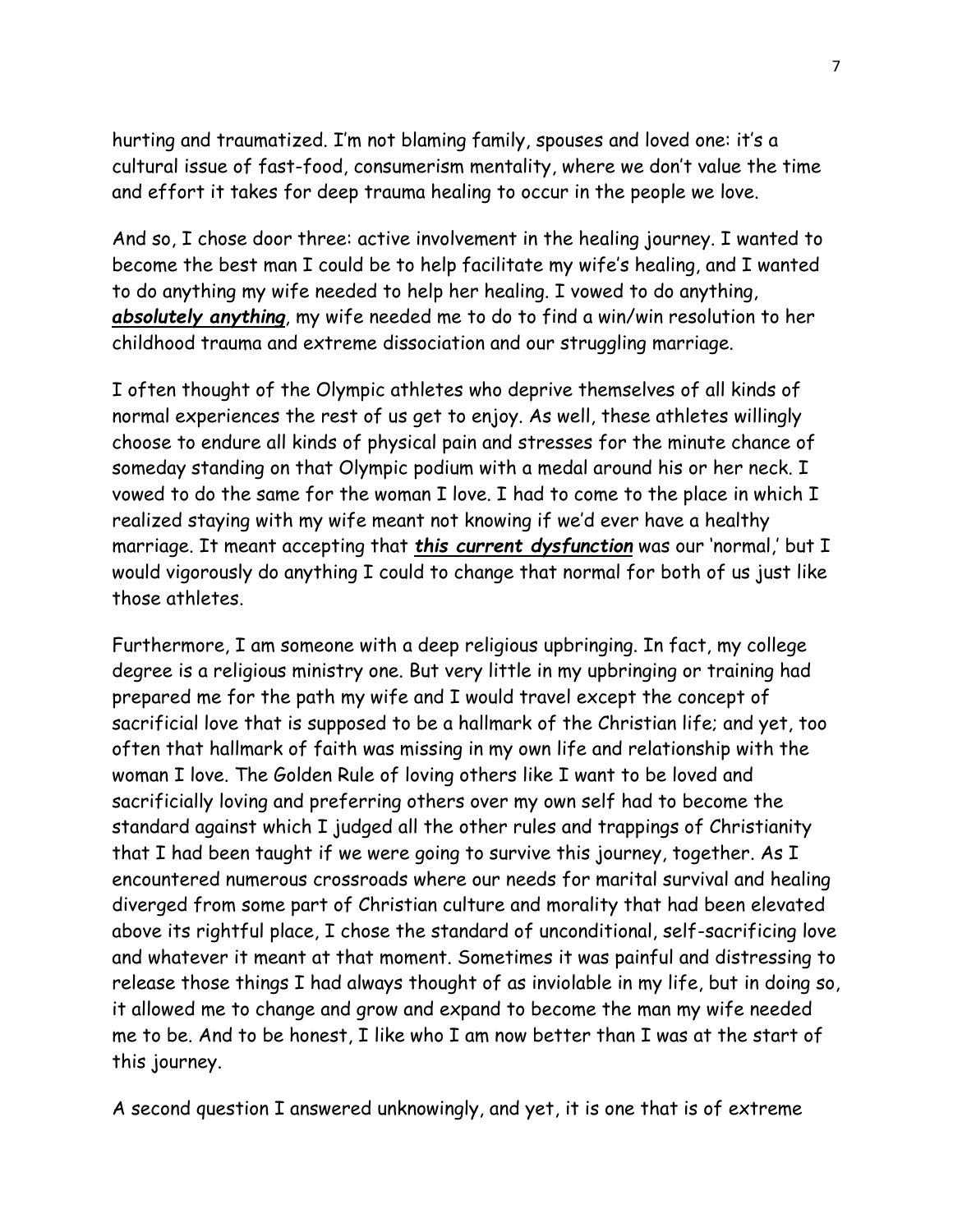importance if one is going to engage a loved one's 'madness.'

### *2) What is the nature of extreme mental distress?*

Now, like I said, I didn't even know it was a question that needed answering until I began to frequent Mad in America's website about 7 years into our healing journey.

In our case, as I have already related, my wife is a genius, literally. She has taken multiple Mensa tests (*the group for really smart people*) and she always passes them. And I had watched her expertly guide our son's homeschooling education to the point that he said his professors for his master's degree were the first teachers he had encountered who were more difficult than his mother. As a result, he was the only student in his master's program that the school actively recruited back for its PhD program. And I have watched her nearly photographic memory on display our entire 33 years as my wife. I'm truly astounded by the intellect of the woman I married in many areas!

When I compare her and our son who has almost completed his PhD to my meager 4.0gpa throughout high school and college, I jokingly refer to myself as the family idiot. So, it never even entered my mind to consider my wife 'crazy' or 'mad'. Hence the quotes in the title of this booklet. I realize people will argue that the two aren't the same, but I know my wife, and she ain't crazy!

Again, call me naïve, but since I didn't read anything those first couple of years of our healing journey, I didn't realize common wisdom denigrates the experiences of people swept into extreme mental distress and makes little attempt to find any meaning or value in much of what is experienced. Instead, too many in the mental health system still adhere to the now-discredited chemical imbalance theory of the brain and enrich the Big Pharma corporations and psychiatric doctors who dispense magic pills without any compunction about the serious and permanent side effects many of those drugs cause or the dismal results of such a methodology.

But in my ignorance as my wife and I began our journey through all the extreme things she experienced after 4 decades of bottling her childhood trauma up inside, I walked with her through them all without any expectations. As I watched her suffer from panic attacks, flashbacks, comatose episodes, mini seizures, extreme anxiety, mild self-injury, night terrors, body dysmorphia, ocd issues and more, I tried to find meaning and method in them as I desperately attempted to help her and alleviate the suffering she was experiencing. And little by little those phenomena began to make more sense as I had full access to her journey in a way that only family, spouses and significant others can have. And little by little, I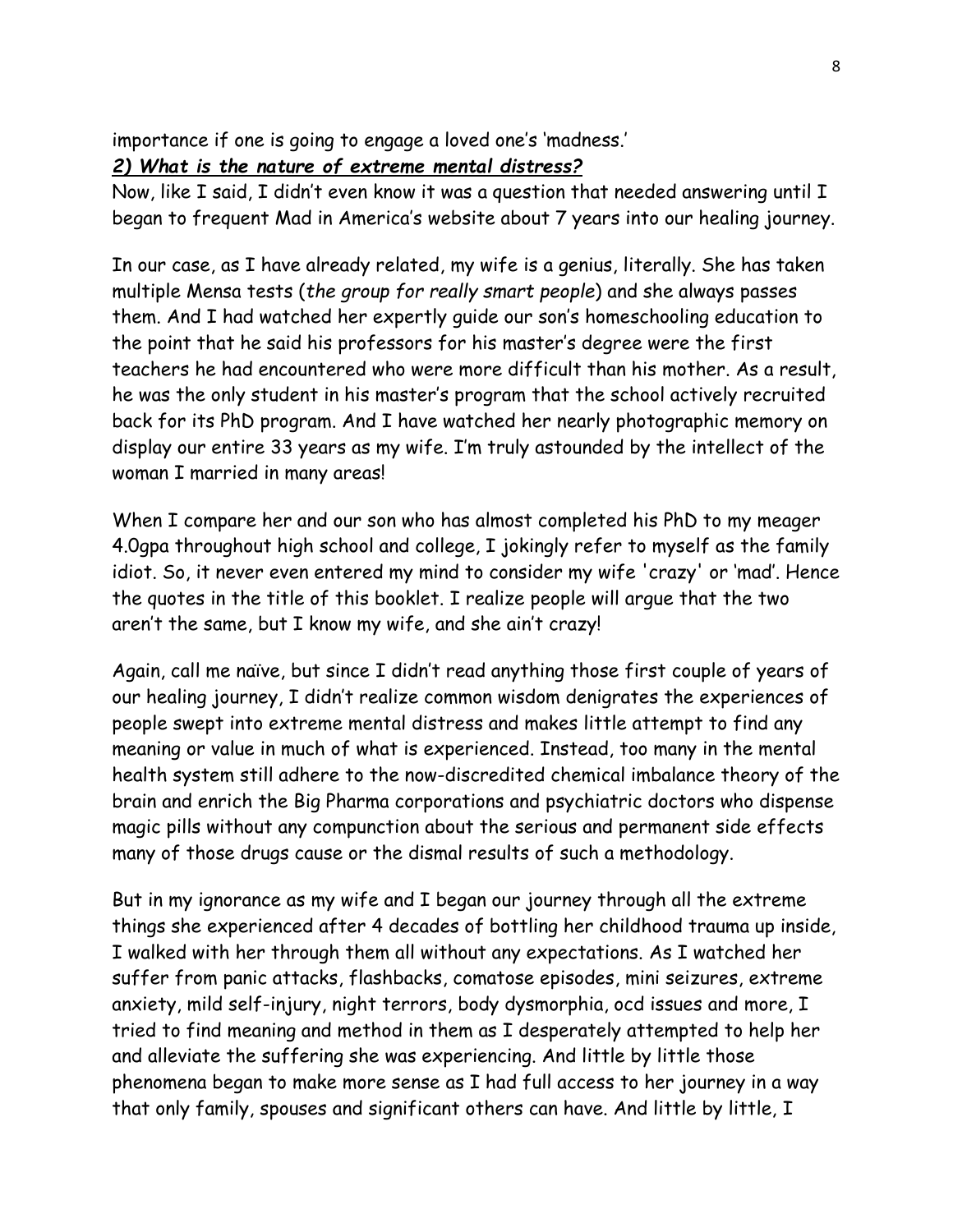figured out how to help her through each of those experiences until today many of those issues are faint memories from the past.

I won't say a lot more at this point because I hope to give stories later how we discovered the solution to each one of those experiences, but we would never have found the solutions if we hadn't started at the point of walking together, engaging everything that came our way, and expecting to find meaning and method in it all. Sometimes it's true that our expectations either limit us or elevate us. I'm glad I never believed my wife to be crazy or mad, and so I expected these things she experienced to make sense and have a solution, *if* I was willing to search for it for the woman I love.

### *3) Validate and Turn*

The last topic I want to cover in *Towards a Working Philosophy* is my 2-step method of engaging my wife on this healing journey. Quite simply, I had to learn to validate whatever she was experiencing or feeling. In the section about 'delusions', I share about my tendency to argue with her at the beginning of our journey about things that she was experiencing which didn't line up with my view of reality. But it didn't take long for me to realize that was a dead end. I didn't convince her of my 'superior' position. She became more calcified in her position. And more importantly, it kept us disconnected from each other because *I refused to hear her and see her experience how she saw it!*

I'm reminded of the subcontinental Indian tale of the [6 blind men](https://en.wikipedia.org/wiki/Blind_men_and_an_elephant) and the [elephant:](https://en.wikipedia.org/wiki/Blind_men_and_an_elephant)

*A group of blind men heard that a strange animal, called an elephant, had been brought to the town, but none of them were aware of its shape and form. Out of curiosity, they said: "We must inspect and know it by touch, of which we are capable". So, they sought it out, and when they found it they groped about it. The first person, whose hand landed on the trunk, said, "This being is like a thick snake". For another one whose hand reached its ear, it seemed like a kind of fan. As for another person, whose hand was upon its leg, said, the elephant is a pillar like a tree-trunk. The blind man who placed his hand upon its side said the elephant, "is a wall". Another who felt its tail, described it as a rope. The last felt its tusk, stating the elephant is that which is hard, smooth and like a spear.*

Some versions of the parable have the men coming to blows because each man was absolutely certain that he was right, and his compatriots were wrong. What this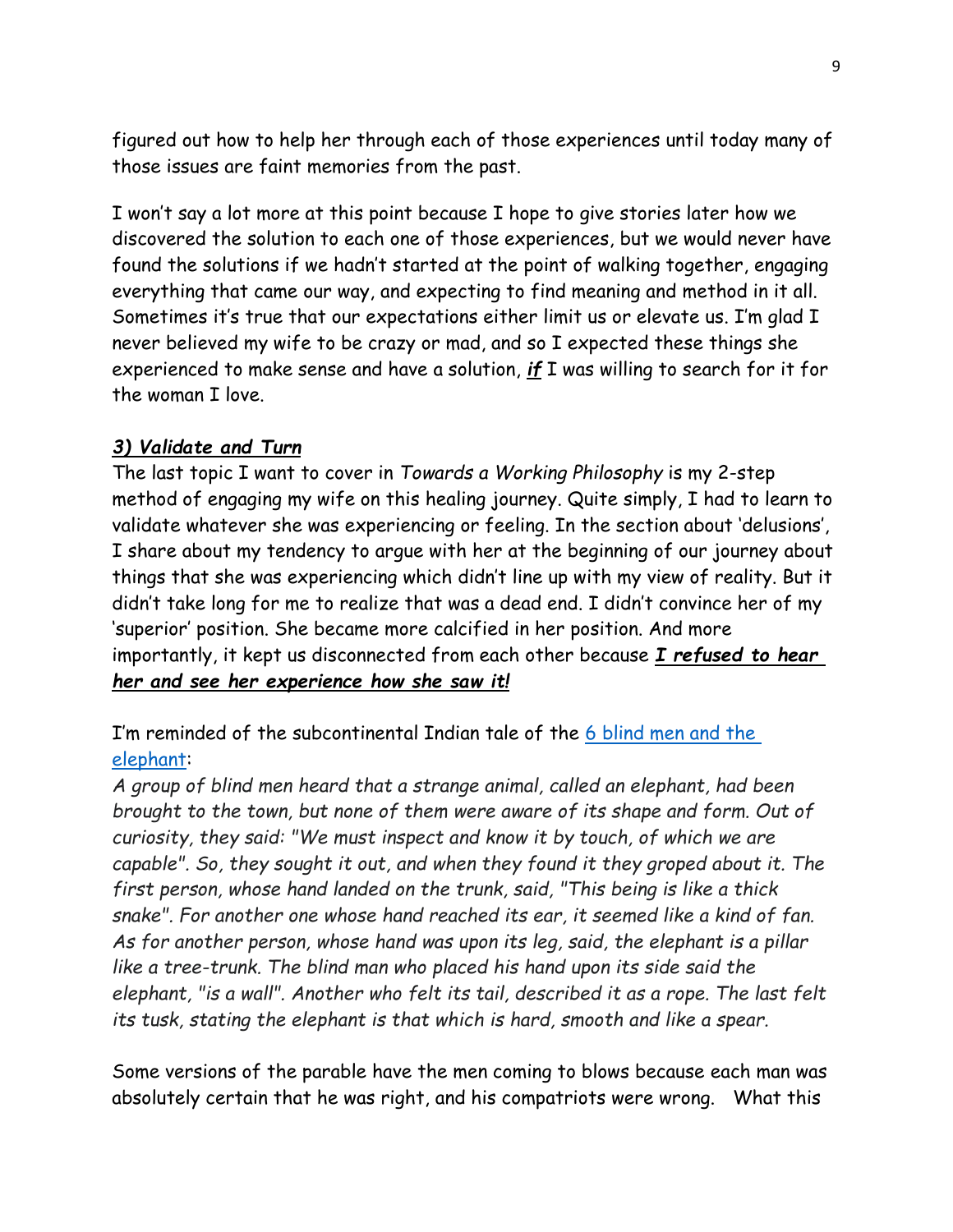parable calls for is humility but also curiosity! Unless I was truly willing to enter into my wife's world and listen and try to see things from her perspective, we had no hope of walking this healing path together. If I had stayed adversarial and dismissive of her perceptions and feelings, it would have severely hampered the healing.

Now I didn't reject common knowledge about gravity or the earth rotating the sun in order to do this. But I had to learn to validate the *perceptions and feelings* of my wife in that moment even if they made absolutely no sense to me. She wanted to be heard! She needed to be heard because when the abuse happened during her childhood, her parents didn't hear her cries for help, and her abuser sure as hell didn't care about her objections. And so, my first lesson was to shut my 1 mouth and open both of my ears and listen to what my wife needed to tell me!

And as I learned to listen to and learn from her, I realized that so much of what she was experiencing was truly bound up in the past. So, it wasn't so much that she was 'wrong' or had 'a break from reality', but I had to change my perspective like in a picture. And once I adjusted my perspective to align with her, her perceptions and feelings came into focus and were more understandable and comprehensible to me!

But the second step is just as important. Someone who has experienced severe, childhood trauma develops a 'trauma paradigm' through which all of life is viewed. Consider a paradigm like one of those digital filters that you can use today in photography, and it will literally color the entire picture a certain color, or it will morph and twist the picture into a caricature of itself. So, everything my wife experienced, even 40 years after the abuse had stopped, when we first started our journey was viewed through that paradigm of childhood trauma and the fact that her parents were too broken and preoccupied with their own issues to see their beautiful daughter was being hurt and molested by the neighborhood boy.

So, after I had to learn to validate her feelings and perceptions which she shared with me, which were based upon her trauma of not being heard or protected by her parents, then I turned her to her new reality today: "Honey, I hear you. Honey, you aren't alone anymore. Honey, I'm happy to take care of you. Honey, I will protect you." And little by little as I validated her past and then turned her to her present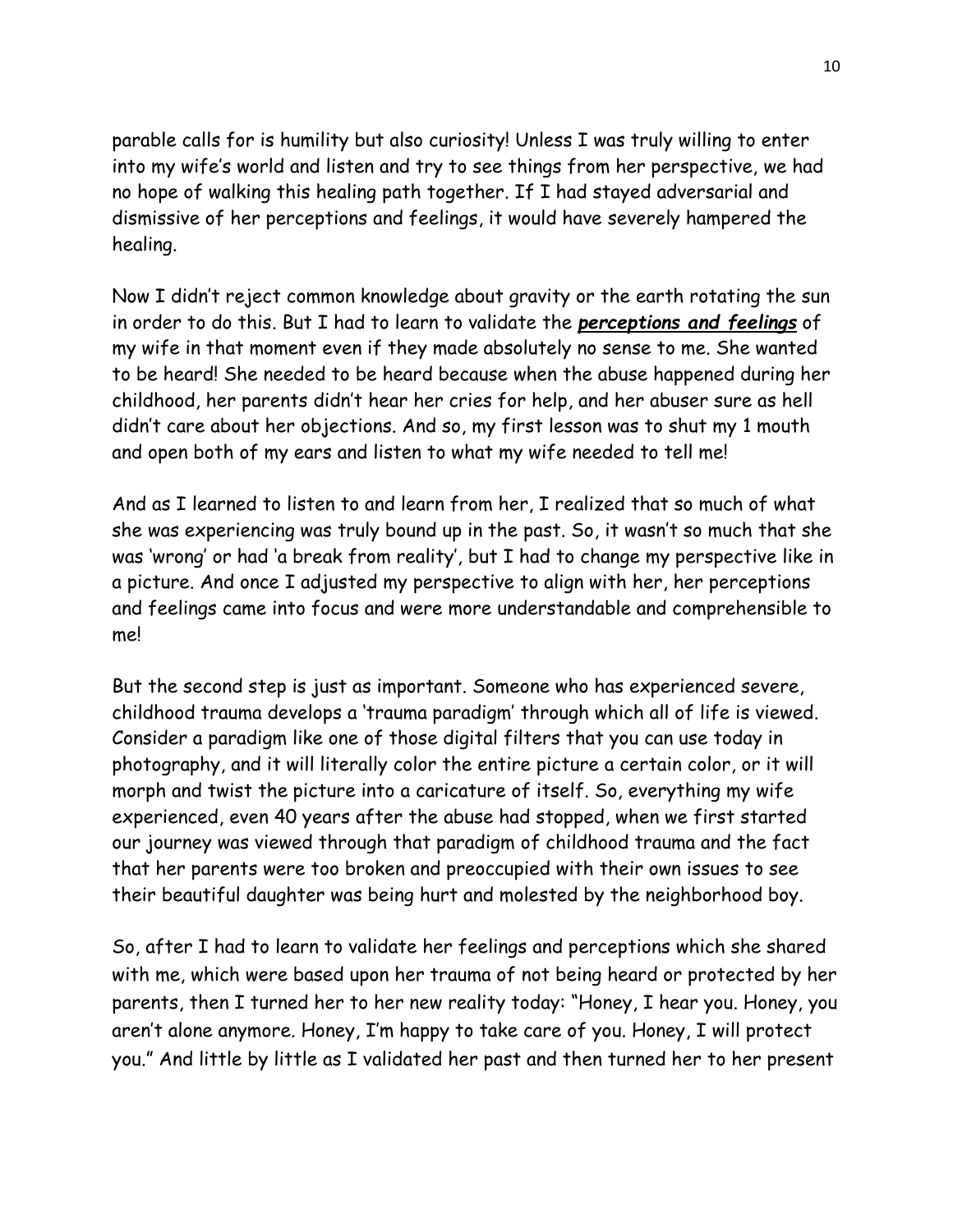with me, she was slowly able to release the grip the past had on her and move forward in the present with me.

It's not quick. It's not easy. But it does work, and today even though we are still struggling to undo the dissociation, which is an entirely different beast, for the most part, my greater wife, all 8 girls, are in the present with me. Using these and the other things I hope to show in this booklet, I have slowly dismantled my wife's trauma paradigm, and it has, mostly, been replaced with one in which she is securely attached to me.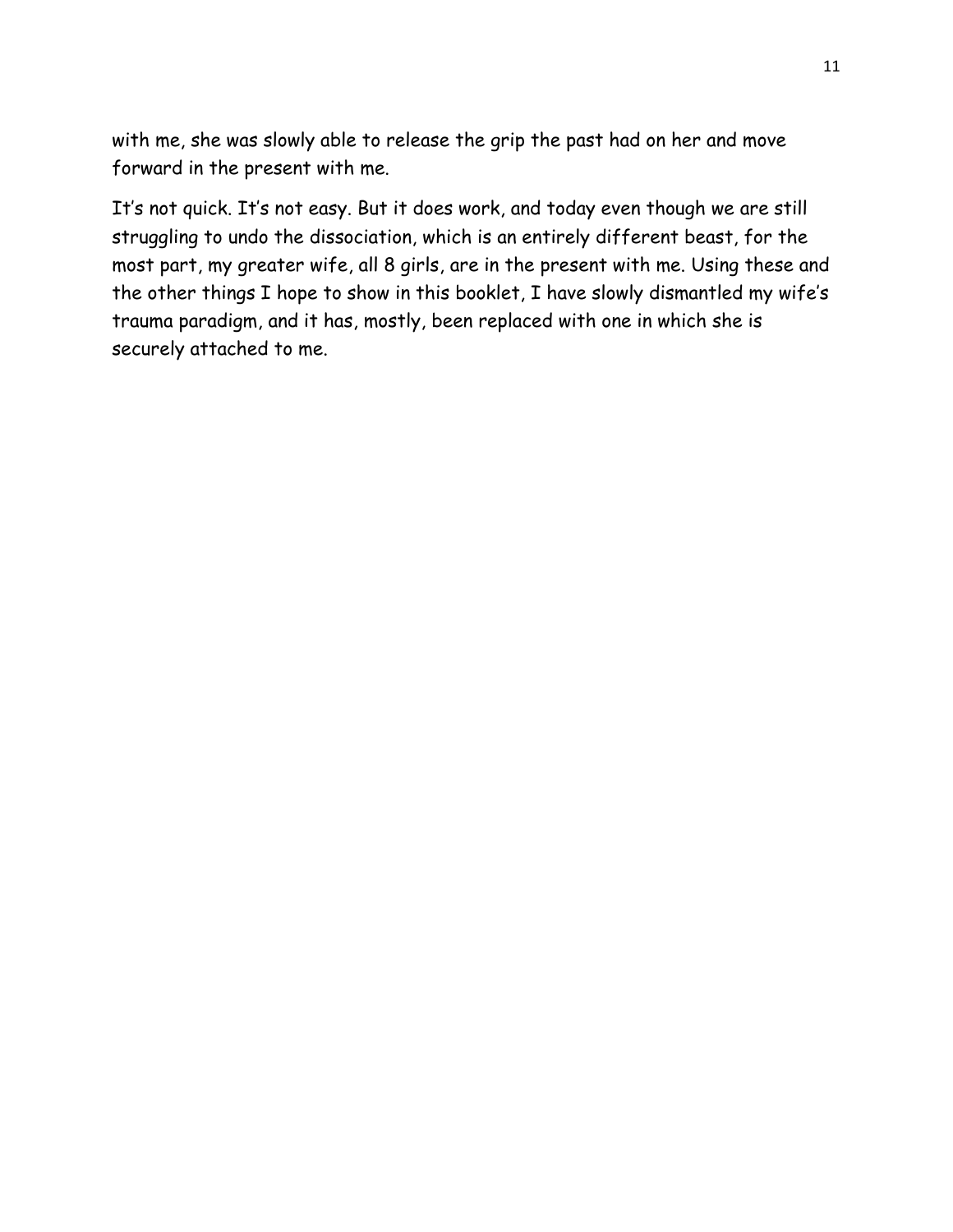# *Engaging "Psychosis"*

In this next section I want to focus on what 'engaging' means to us and our healing journey. I have used the common terms that one would find if one were to do any search of the internet: madness, crazy, psychosis and delusions. And yet, if you were to go to my blog, you would rarely find any of those terms on it because I think they are neither valid nor helpful.

As I said before, after 20 years of marriage, just because my wife started to experience some extreme stuff, to put it mildly, those things didn't change my opinion of my intelligent wife: she wasn't crazy or mad. And, so, what about 'psychosis'? I hear that word thrown all around. It was ignorantly thrown toward my wife by a pastor with whom I shared just a little of our situation. But until I began to frequent the Mad in America website, I didn't realize just how big of a concern psychosis is to most people.

So, what is 'psychosis,' and why do I still reject its validity? If you do a quick search on the internet, it becomes readily apparent that the most basic understanding is psychosis is a condition of the mind when a person experiences a break with reality.

My first issue with the relative ease with which psychosis is used and thrown around is: *a break from reality according to whom?* Who gets to decide what is real and what isn't. Often perspective is a key ingredient to this question that is ignored. Our entire culture is wrapped up in a culture war that breaks my heart as I see both sides ripping our nation apart. Accusations by one side of the other side spewing misinformation and disinformation about covid, the elections, BLM, critical race theory, this, that and the other abound. And yet as I watch this war, it is apparent that so few people really quiet their internal arguments long enough to *hear* what the other side is saying and experiencing. Instead, we judge what s/he is saying according to our perspective and diminish their take on 'reality.' This isn't about justifying 'whataboutism' which is just a strawman to excuse our unwillingness to truly 'walk a mile in another persons' shoes' so we can understand what s/he is saying, feeling and experiencing.

Fortunately, I was so desperate to help my wife and to keep our marriage intact and not abandon the one and only woman I ever have loved that *I listened to her!* And as I did, all those things she was saying and experiencing slowly began to make sense to me. It was a matter of perspective and of my learning to see things from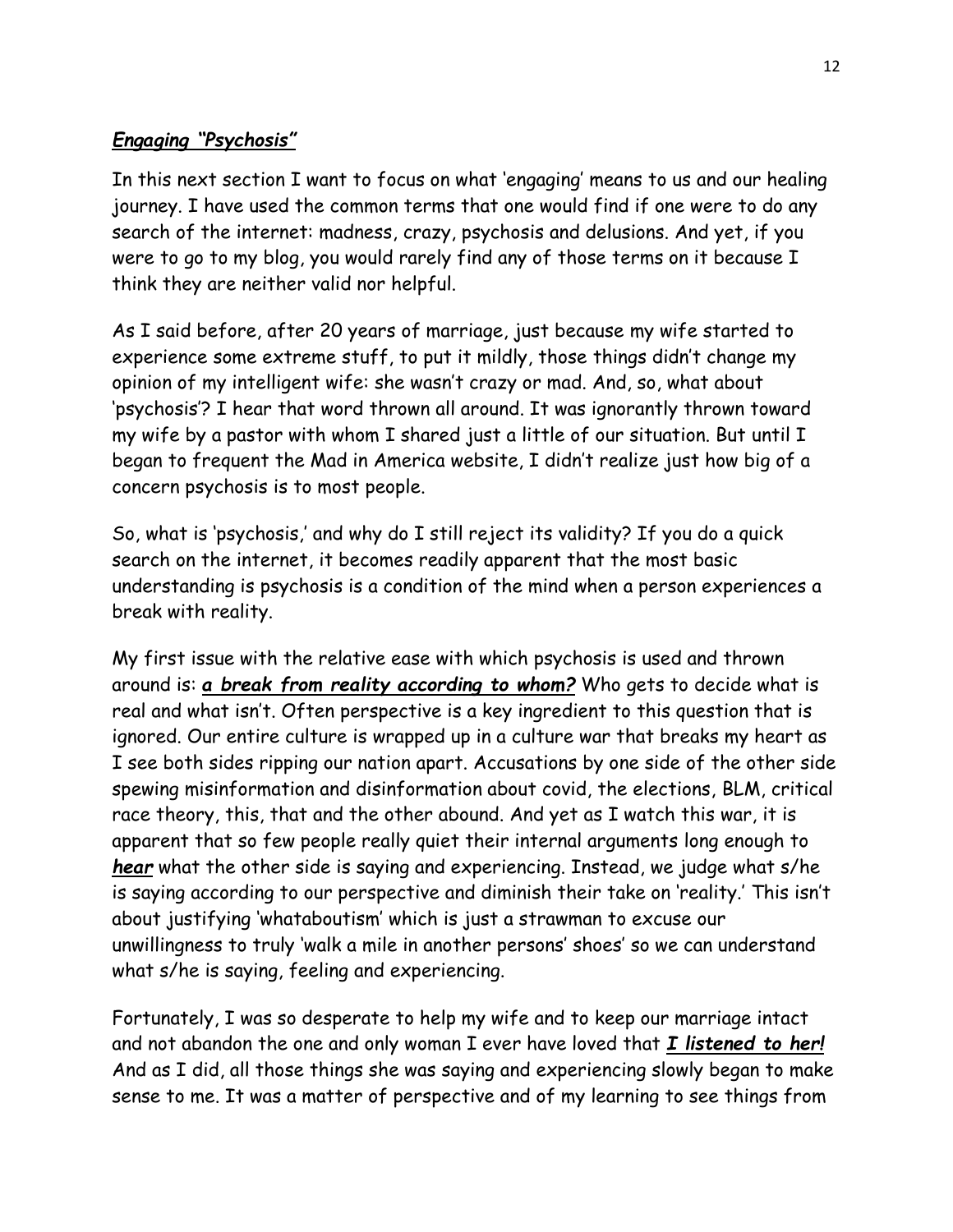her perspective and not judge them according to my own.

I said this booklet wouldn't be heavy in theory, but we need a little to understand how dissociation affects one's internal perspective. If you want more, read my other booklet, please.

Any trauma that causes significant fear or pain is sequestered (i.e., dissociated) *(like an infectious covid patient)* by the human mind/body system whether it is physical, emotional, mental or otherwise. If the person has the ability to self-heal and cope with the associated pain and/or fear from that trauma, then the sequester ends. But if the trauma and subsequent fear and pain is of such magnitude that outside help is required for healing to occur, the sequester will continue until such help is attained. A broken limb usually requires a doctor to set it and then physical therapy to restore full use of the limb once the break itself has healed. If the trauma includes severe mental or emotional fear/pain associated with it, then attachment theory teaches us that the person best equipped to help the victim is the primary attachment figure using the tools of proximity maintenance, safe haven, and affect regulation to help the person through the pain and fear.

If that is not done, the sequester (i.e., dissociation) will continue indefinitely as the human system tries to continue functioning as normally as possible. Unfortunately, as I hope to share later, each time a sequester occurs, personality traits and mental abilities seem to get scooped up in that sequestration as well. And thus, the person is left with diminishing capacity to deal with any future trauma.

Now, all that to say, as my wife began to heal, the various sequestrations she had experienced during her childhood were slowly lifted. I was engaged with one part of her while we were out on our weekly errands, and she made the comment how different everything looked than the last time she had been out. Just prior to that, I had found her hidden under a clothing rack at our local Macy's because she had become overwhelmed by her new surroundings. See, from her perspective, she was like Rip Van Winkle. When the trauma happened during her early childhood, she was put into a deep sleep (sequestered to minimize the pain and terror to the rest of the 'system'). And when she awoke, it was 40 years later! A lot had happened and changed in America from the late 1960's/early 1970's when this part of my wife had been put to 'sleep' until she awoke in the 2010's.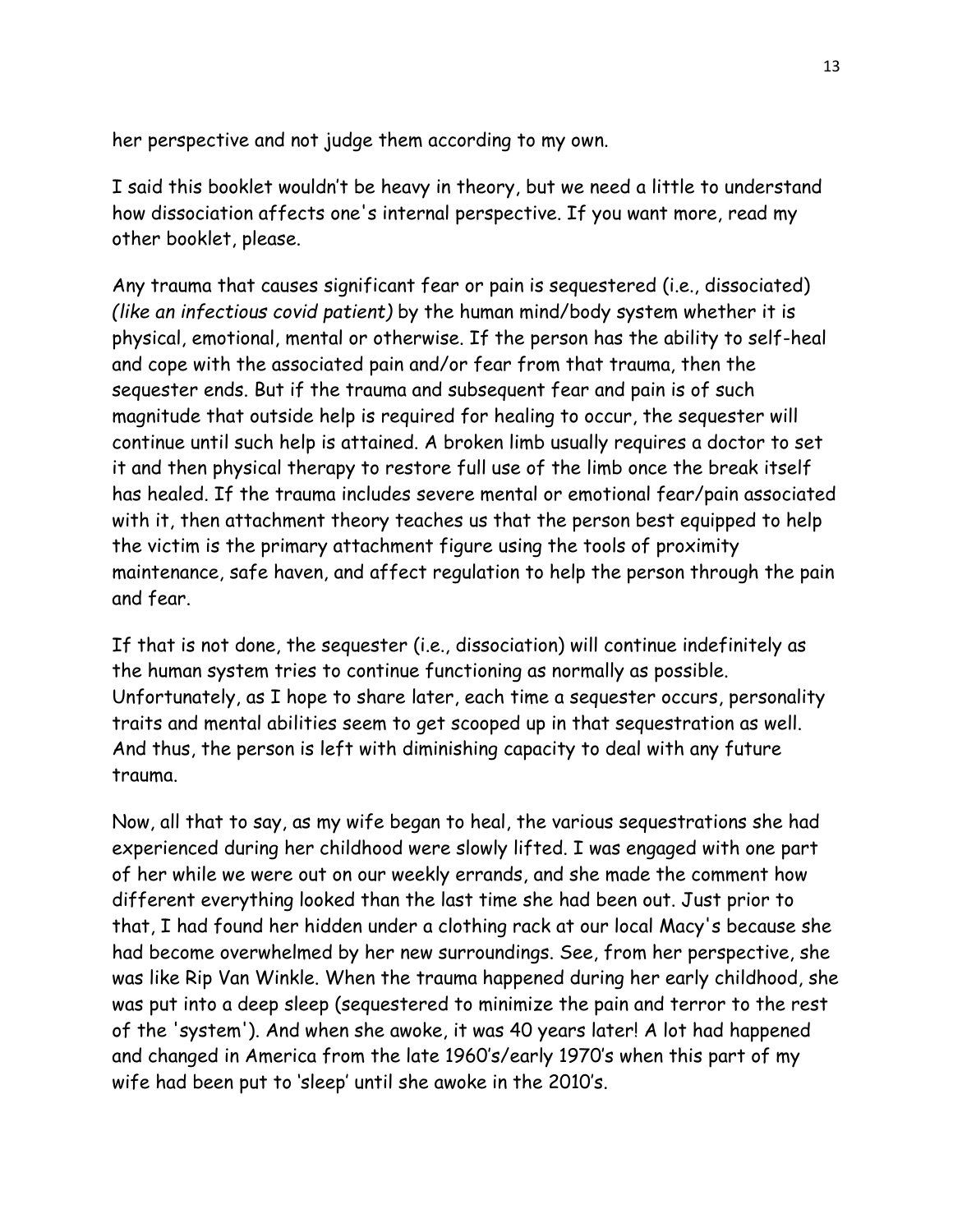She was disoriented! And it was scary to her as she had lost everything familiar to her: her house, her parents, her toys, and now she was living with some strange man (me!). So, she hadn't lost touch with reality. Her reality had completely changed according to her perspective, and nothing looked familiar to her. She wasn't the only part of my wife to describe the dissociation in a similar manner. Once I proved myself to be a safe person for her, then I was positioned to help her reorient to the current circumstances in which she found herself. In other words, psychosis isn't a helpful term.

As my wife and I continued on the journey, I realized that other things she experienced, also fell into this category that I call the *Rip Van Winkle effect*: the natural disorientation that occurs after decades of deep sleep because of the forced sequestration various parts of my wife had experienced. Flashbacks and panic attacks seemed to be her mind's attempt to bring these long-sequestered memories of pain and fear back 'online' so to speak. But the process is messy at best. It is disorienting to the person as past trauma memories flood the person's system and overwhelm the current experiences.

Again, my wife wasn't psychotic. She was experiencing past memories and present circumstances simultaneously, and they overwhelmed her present reality and disoriented her. But as I learned to apply the attachment concepts I mentioned above, I could help her and strengthen her and sometimes literally carry her through the chaos until her mind could make sense of these renewed memories and put them in an acceptable position within her current, personal narrative.

My second issue with us using the term psychosis is it makes us lazy. If I say that my wife is psychotic, then what would be the point of making any attempt at understanding what she is experiencing? I can guilt free call her crazy, mad, or 'reality challenged' if I want to be charitable. If she's psychotic, I don't have to do any of the hard work to get inside her experience and figure out what's going on internally so that I can help her calm the chaos. It pains me anytime I hear someone use the term. I know most of us family, spouses and significant others aren't trying to be mean or cruel. We are just parroting the experts who ought to know better, but because we don't question the common wisdom, we repeat its failures.

I'm not going to whitewash this. Walking with my wife on this healing journey is the most exhausting thing I have *ever* done. I don't consider myself a saint or 'wonderful' as some have suggested. I have cursed all those damn experiences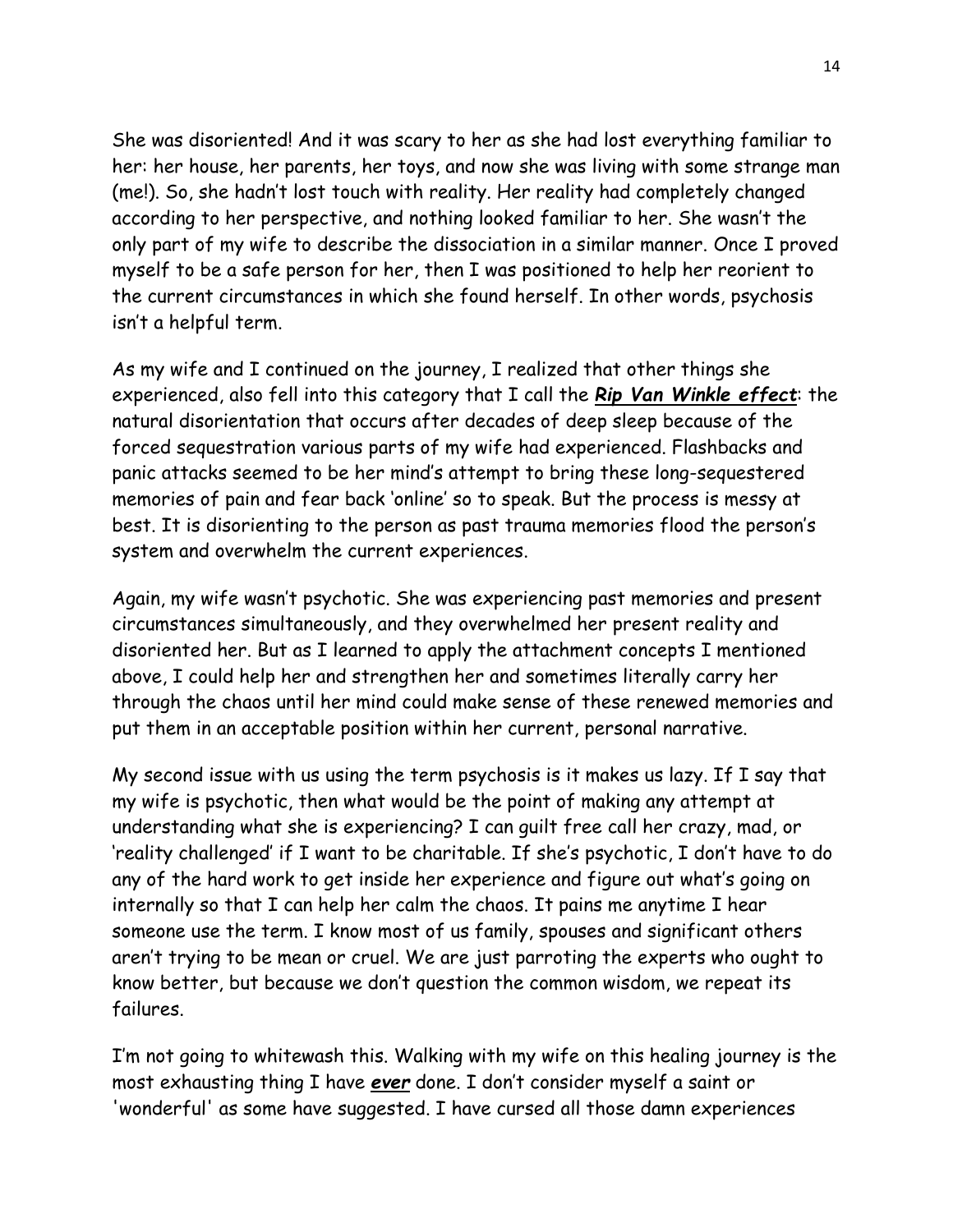from my past, which I related at the beginning of this booklet, which have prepared me to take this path. Part of me wants to quit! Part of me wants to be lazy! Part of me just wants to go and have a normal, healthy, easy relationship! I hate Valentine's Day that is again approaching and all the damn cards that speak of an easy, satisfying love that I've never known! But as I desperately wrote in my daily journal, 10,000 pages later, I know that the only way I can live with myself and be true to myself is to walk with the only woman I still love toward mutual healing…no matter how hard it is.

So, I truly do understand why we choose the easy path. I long for it myself. I have found so few companions to walk the one I'm on with me. It's lonely, and I'm treated like an ignorant buffoon everywhere I go, but I'm true to my authentic self no matter how much it hurts.

But lastly, lest I end on a down note, it's not all bad. No, I don't believe in psychosis. I know my wife isn't crazy or mad, and because I chose to walk with her through the hell of constant extreme states those first 5 years of our journey, we got to see some amazing things happen. I got to witness parts of her wake from their deep, forced sleep to a new life. I got to be there with each of them and help breathe life and stability into them. Despite the fear and trauma many of them had been forced to hold all those decades, they still had a magical perspective, a childlike innocence of life. As I helped each one release the fear and pain she had held for decades, I got to see each grow and connect to each other and lend the traits and abilities she controlled to my greater wife's personality as she became enriched and whole in a way neither of us had witnessed before. And I learned about myself along the way, too. Her experience taught me how to become healthier and whole, as well.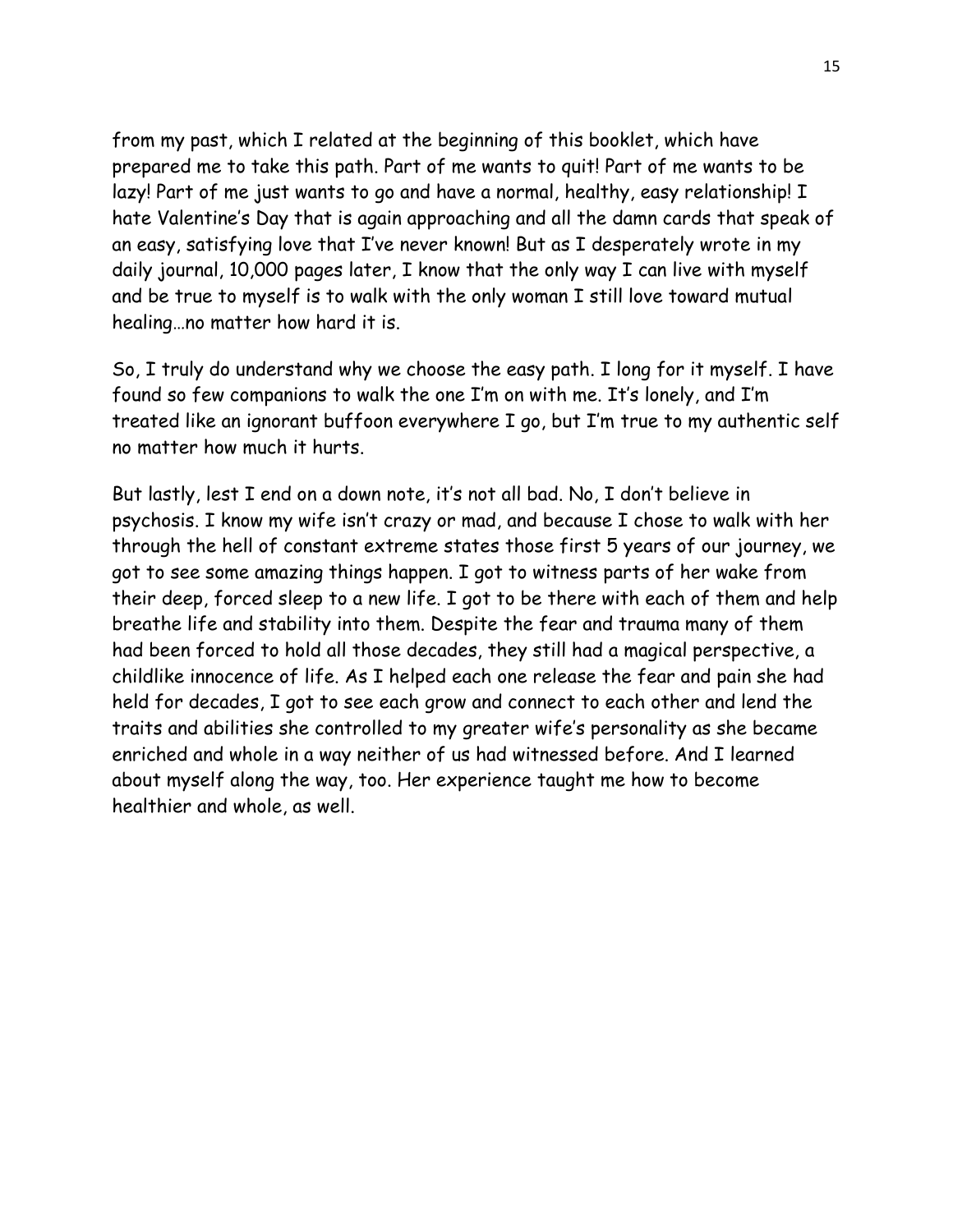### *Engaging "Delusions"*

Well, what are "delusions"? Here's a basic definition from the internet: *an idiosyncratic belief or impression that is firmly maintained despite being contradicted by what is generally accepted as reality or rational argument, typically a symptom of mental disorder.* To me, this kind of sounds like a more specific way to define psychosis, and hence the quotation marks around the word. I never thought my wife was 'delusional' even after I became aware of its popular use, but that doesn't mean I didn't at times struggle with some of the things various parts of my wife believed as they left their forced sequestration and began to live outside with me. So let me share some experiences and see where I failed and where I succeeded in helping my wife through her more challenging perspectives.

Perhaps the most reality-challenged belief one part of my wife shared with me was her insistence that she had been a spy in Europe. What do I do with that kind of statement? Well, like most of us, I disputed it, over and over and over. But the more I disputed her claim, the more adamant she became in it! This was not working. And so, I finally came to the point at which I changed tactics. The next time she brought up her claim, I said honestly and without patronizing, 'Honey, will you please tell me about it sometime?' And that was the last she ever mentioned it.

I wrote about this on my blog. I still don't know what to make of that interaction and her insistence in the validity of that memory until the moment I validated her. Perhaps she just needed to be heard and validated. I honestly don't know, but what I do know is when I argued and disputed with her, it only escalated her claim, but when I validated her and her belief, it released her in some way that she has never brought it up again. You be the judge.

But there were lots of other 'delusions' my wife had, and most of those didn't resolve themselves so easily. And in the beginning of our journey, I tended to dispute them like most of us would. The same part of my wife, when she first came outside, claimed that her inside world was more real than the outside world. This seems to be common in the d.i.d. community. And for some reason I thought I could argue her out of that belief, but it only seemed to solidify it for her. And so, I had to learn to shut my mouth when she made these claims. Instead of arguing, I simply decided to live with her and enrich her life on the outside with me. I spent a couple of years doing all kinds of fun things with each part of my wife who joined us on the outside those first 5 years. It was almost like I imagine having grandchildren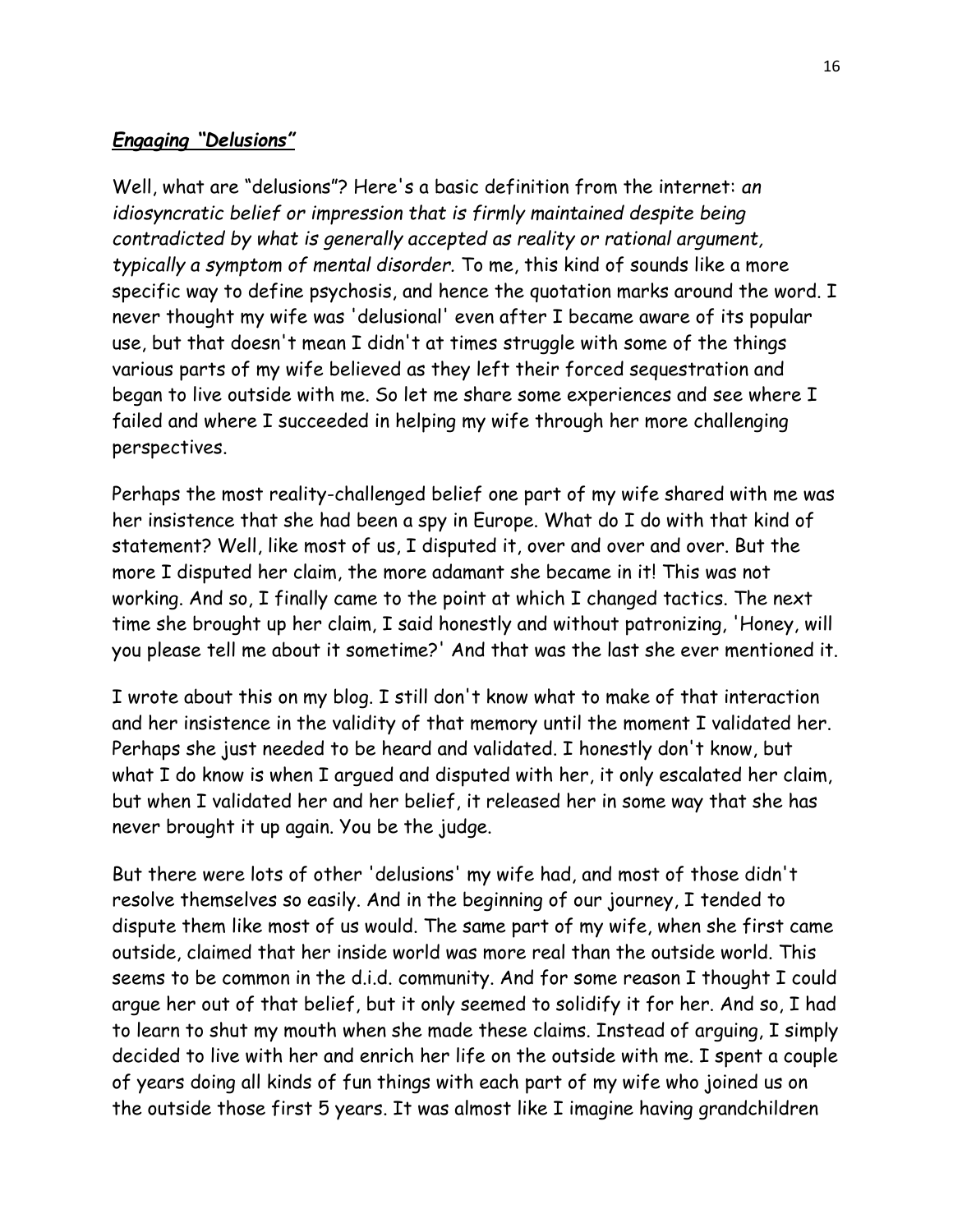### would be. If I'd do it for a grandchild, why not my wife?

And you know what? I remember the day when that part of my wife, decided she liked the outside world better than her inside world. In fact, she told me she now wanted to stay outside permanently. And one by one, each part of my wife who joined us outside came to that same conclusion. They no longer wanted to be 'insiders' as they are called in the d.i.d. world. They wanted to make a life with me and our son on the outside. I had won the argument, by not arguing but by simply living with each part of my wife and making life with me and our son far more attractive than anything on the inside.

But what do I make of that belief that the inside world my wife experienced is more real than the outside? I see it as another example of the Rip Van Winkle effect. Imagine if you had been trapped inside your mind for 4 decades and only rarely did you get glimpses of the outside world. Which place would you think feels more real? Wouldn't that inside place feel more real to you if you suddenly found yourself on the outside? First you were forced inside. Now your brain has kicked you back outside. You didn't really get a choice in either decision and so coming to terms with the outside is just a prolonged orientation process, and I, as my wife's primary attachment figure am the one called to do it.

Here's another 'delusion.' When that same part of my greater wife first came out, she would longingly look at all the delightful little girl dresses and clothing and toys which are available today. It broke my heart to see her pine for something she never got as a child. Her parents had been fairly strapped for money most of her childhood and she rarely got big Christmases. And so, for the first 3 or 4 years, I lavished her with Barbie dolls and all the exquisite clothing that is made for them. We also bought Barbie and Ken's little brother and sister Tommy and Kelli and all the delightful things for them. For a couple years I played dolls with her. We amassed a huge cache of figurines and clothing, and we would spend a couple hours a few times a month changing all of them and setting them up in our bedroom so she could see them and be delighted by them. I also spent all my breaks at work playing Webkinz online with her as she created a delightful imaginary world with other children.

I came to view these childish longing as disappointments in my wife's unhappy childhood. Now, I could ignore them or tell her to grow up. But I decided the best way to deal with her disappointments was to satisfy them today the best I could.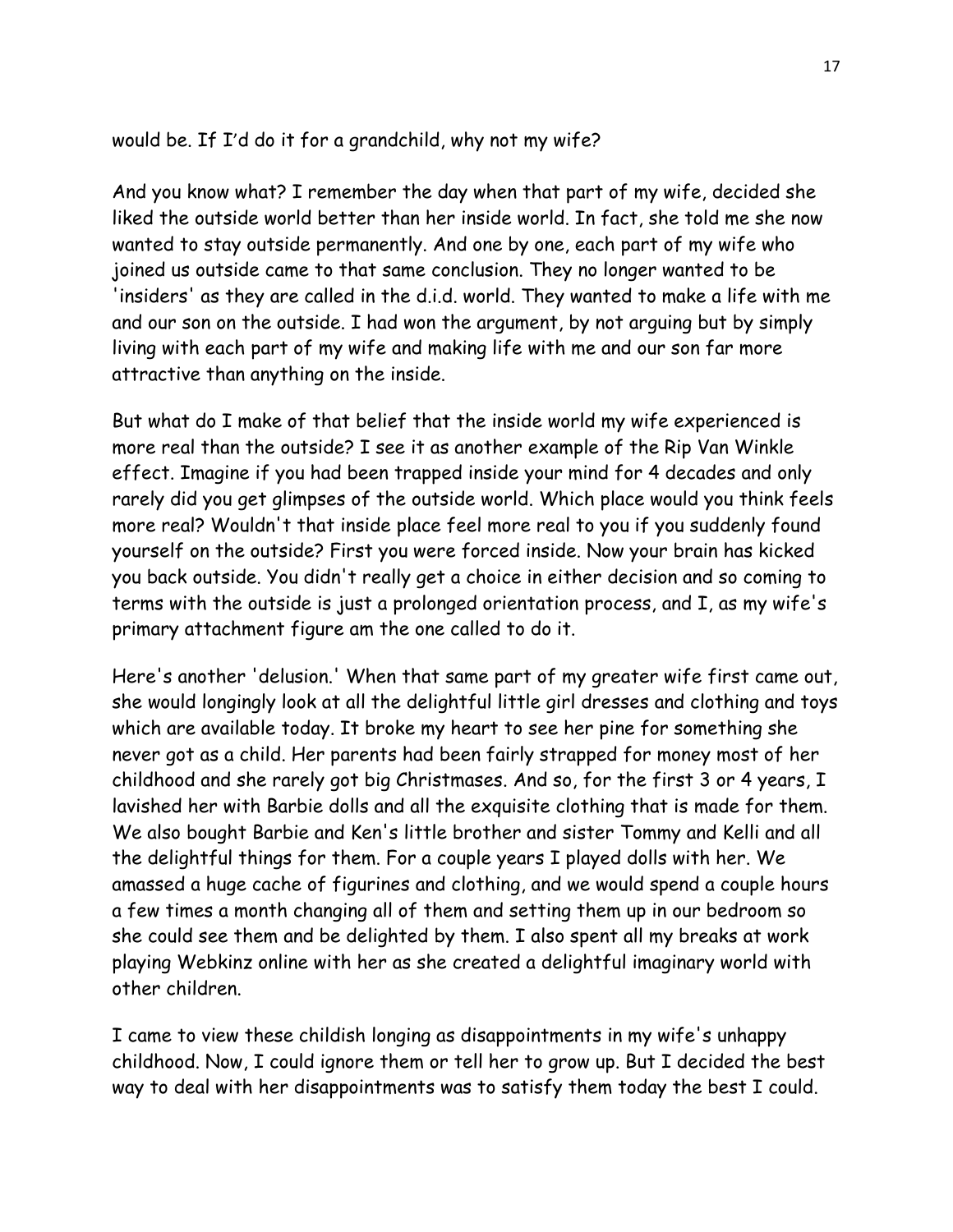And as I satisfied the various longings each part of my wife confided with me, little by little she was released from them. At this point it's been years since I've played dolls or done some of the delightful, childish things those parts of my wife longed for. Today all of them happily busy themselves with adult games and friends, and I firmly believe it is because I engaged the disorientation that left her feeling like an unhappy little girl that had lost her childhood in forced sequestration.

I came to view those deep longings like the proverbial monkey caught with its hand in the cookie jar, and its obsession with the cookies is stronger than its instinct for self-preservation. And so, I decided to indulge my wife's obsession. I decided to fill the obsession to overflowing, until that obsession was satisfied and quenched, and she could happily release those proverbial cookies and be released by the death grip the cookie jar had on her. And today she has moved on from so many of those obsessions created by the disorienting Rip Van Winkle effect. I almost miss some of them as we have yet to be blessed with any grandchildren, and I miss the delights that satisfying those obsessions brought to me as well.

But some 'delusions' can be dangerous. That same part of my wife one time told our son and me that she wanted to buy some store-bought fairy wings like little children wear so that she could jump off a building and fly! Our son and I freaked! This was a different aspect of the Rip Van Winkle effect. We discussed the 'age of alters' on my blog one time. And it was suggested by one of my readers that the age at which the sequestration occurs due to trauma is the age that becomes associated with that part of the trauma sufferer. But these sequestrations also 'lock in' childish perspectives including the inability to separate fantasy from reality. And so, to this part of my wife, she thought store-bought fairy wings would enable her to fly. Happily, as she spent more time outside with me and our son, she learned to differentiate between fantasy and reality as the normal maturation process was restarted.

The last 'delusion' I want to share is how the various parts of my wife relate to me. As I have repeatedly stated, the Rip Van Winkle effect cannot be overstated when dealing with the long-term effects of childhood trauma and dissociation. As the sequester is broken, the newly-released parts of my wife still operated from the perspective in which they were 'frozen' internally for over 4-5 decades; therefore, all 7 voices which joined us on the outside, view themselves as little girls since the overwhelming majority of my wife's trauma occurred during her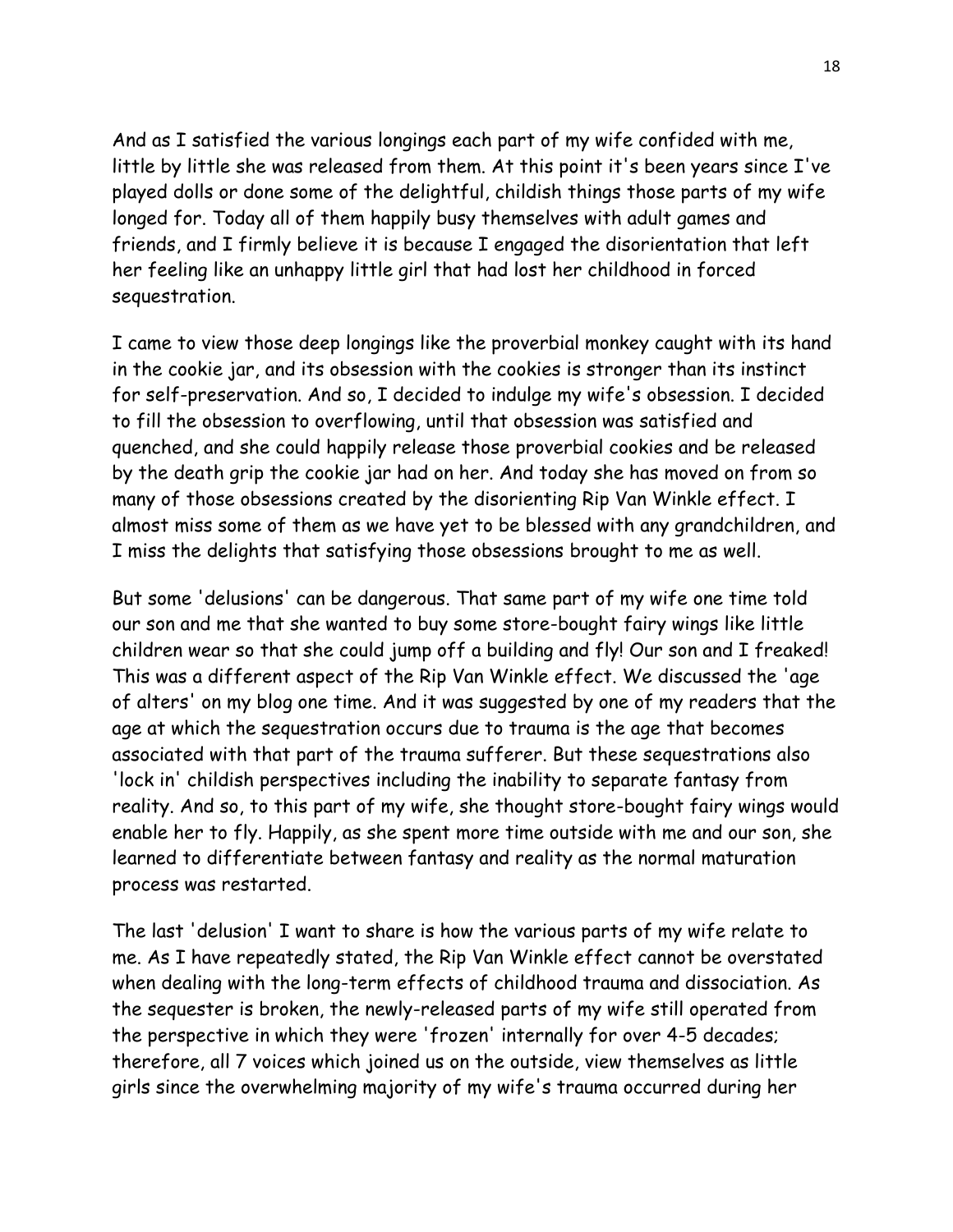early childhood.

And so, as each part was released from sequester over the course of our healing journey, each one brought her perspective when the sequestration occurred with her; that of a little child. And each had no interest in being a wife to me. And so, I chose to relate to each part in a manner that felt most comfortable to her. I didn't demand that she accept my reality, that she was part of my wife. Instead, I entered her reality and chose to relate to her on that level. Most of the parts wanted to relate to me as a daddy figure they didn't have with their absentee father, but others were ambivalent, and I didn't force what wasn't desired. And as I related to each one and met her where she was and helped her release the pain and fear she had carried from the trauma including the lack of healthy parental figures during her childhood, it released her from the death grip she was in. And each one began to move forward. In fact, two of them quickly move forward and 'grew up' until they wanted to relate with me as girlfriends. And one part later wanted to become engaged as my fiancée.

### *"Paranoia"*

I added this section to the 'delusion' section after originally publishing the booklet on my blog because I continue to hear others talk about their loved one's 'paranoia'. See the quotation marks? Let me explain.

What does the internet define paranoid as? It's being 'unreasonably or obsessively anxious, suspicious or mistrustful. As I said with 'psychosis,' it's all a matter of perspective, and when I took the time to understand why my wife was constantly afraid, she no longer seemed unreasonable. In fact, I would argue she was quite reasonable. However, the reasons were from the past trauma, and hence this is another instance of the Rip Van Winkle effect on full display.

It's important to put ourselves in the place of our loved one when the trauma was happening. For my wife, she was a toddler who was at the mercy of her neighborhood abuser. She had no ability to stop the abuse on her own, and in her mind, he kept her from the only other source of relief from the abuse that her parents represented with his threat to kill them all if she spoke to them of what he was doing.

So, she did the only thing her brain could conceive to mitigate the abuse: she became 'hyper vigilant' as she tried to decode all the sounds and events in her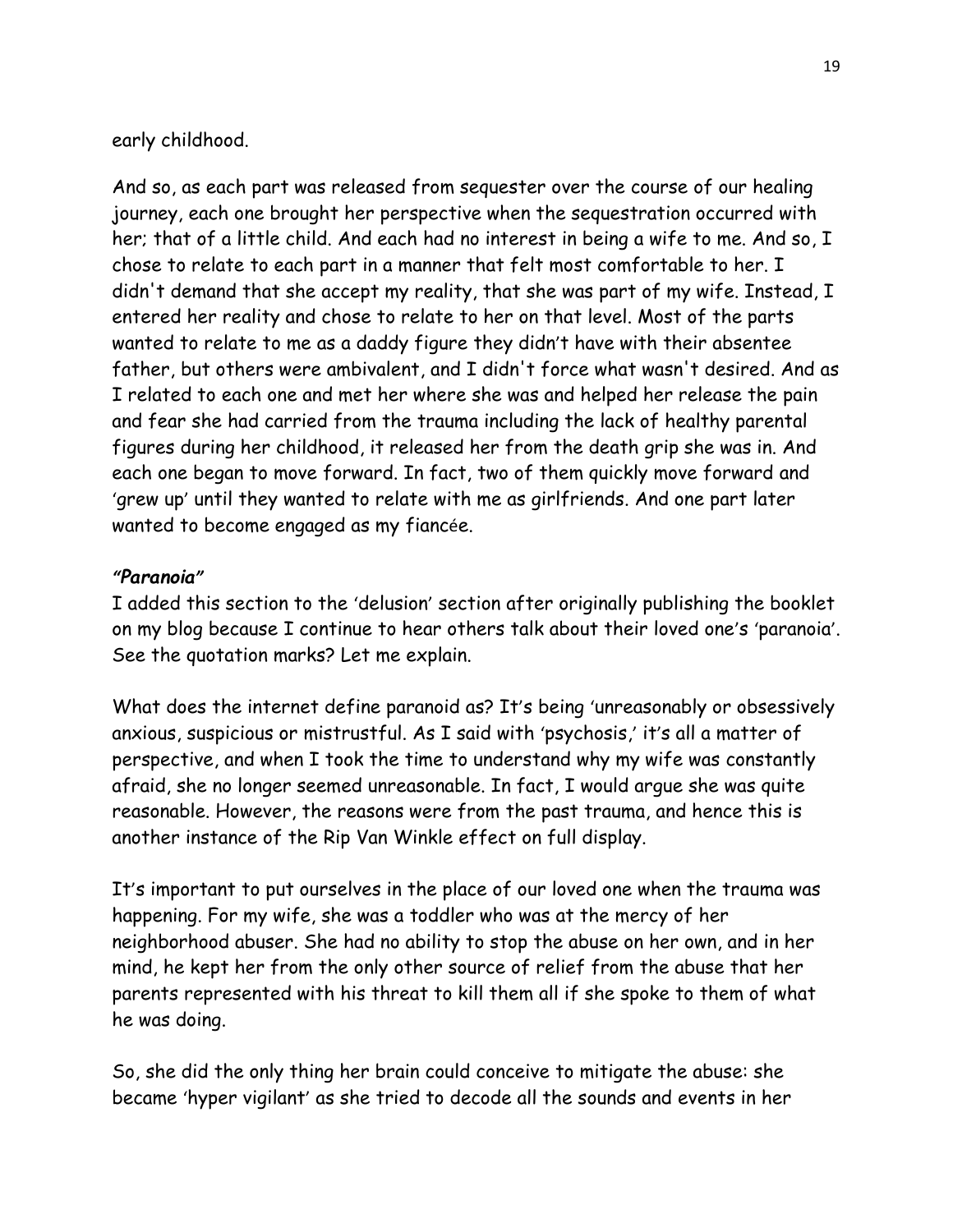immediate environment. Thus, every unexpected noise was a potential sign her abuser might be returning. Every unexpected event could be a prelude to more abuse. She tried to control her surroundings and the people in them in her desperation to minimize her abuser's ability to hurt her which, of course, was impossible and exhausting.

So, for the first 20 years of our marriage, my wife would wake me at least once a night and tell me she heard a 'noise' downstairs, and she wanted me to verify it wasn't a break in, sigh. There was no point in arguing: if I didn't do it, she would fret the rest of the night. And so, I trudged downstairs and checked things to satisfy her and then came back to bed with the 'all clear' message to her. And anytime I got out of bed to go to the restroom or got up early to go to work, no matter how quietly I tried to sneak out of the room, I would hear her gasp as she startled awake at the barely-audible sounds I would make as I left the room. She never slept soundly because her brain was on 'red alert' to detect any noise that could signal the next abusive episode.

But over the course of the last 15 years, as the traumatized parts of my greater wife were released from sequester and came outside to be with me, I was able to help each one deal with the past trauma and then accept her newfound safety with me (validate and turn). And as I did so, the hyper vigilance has slowly diminished, until today, I rarely make a trek downstairs to check for noises, and I can quietly sneak out of the room without hearing the familiar 'gasp'. It makes me smile with happiness as she is slowly lowering her defense-alert level.

And just like other so-called 'delusions,' if I argued or minimized her perspective and feelings, it only escalated her fear. She needed to be heard! She needed to have me care for her in a way her parents never did. And as I did so, it released her slowly from the death-grip the past had on her. Then she felt safe to have me hold the truth of her abuse so that she could rest in her newfound relationship with me and move into the present.

So, if your loved one is 'paranoid' ask him or her about it. Don't be distracted by 'outlandish' claims of aliens, secret societies, the 'CIA' or anything else. Remember, childhood is full of fantasy and dreams and childish perspectives, and sometimes the mist of the past event can make memories fuzzy. Focus on the immediate fear. Ask what would help him/her feel safer. Remind him/her that s/he isn't alone anymore, and you will help him/her be safe. Be careful not to do things that might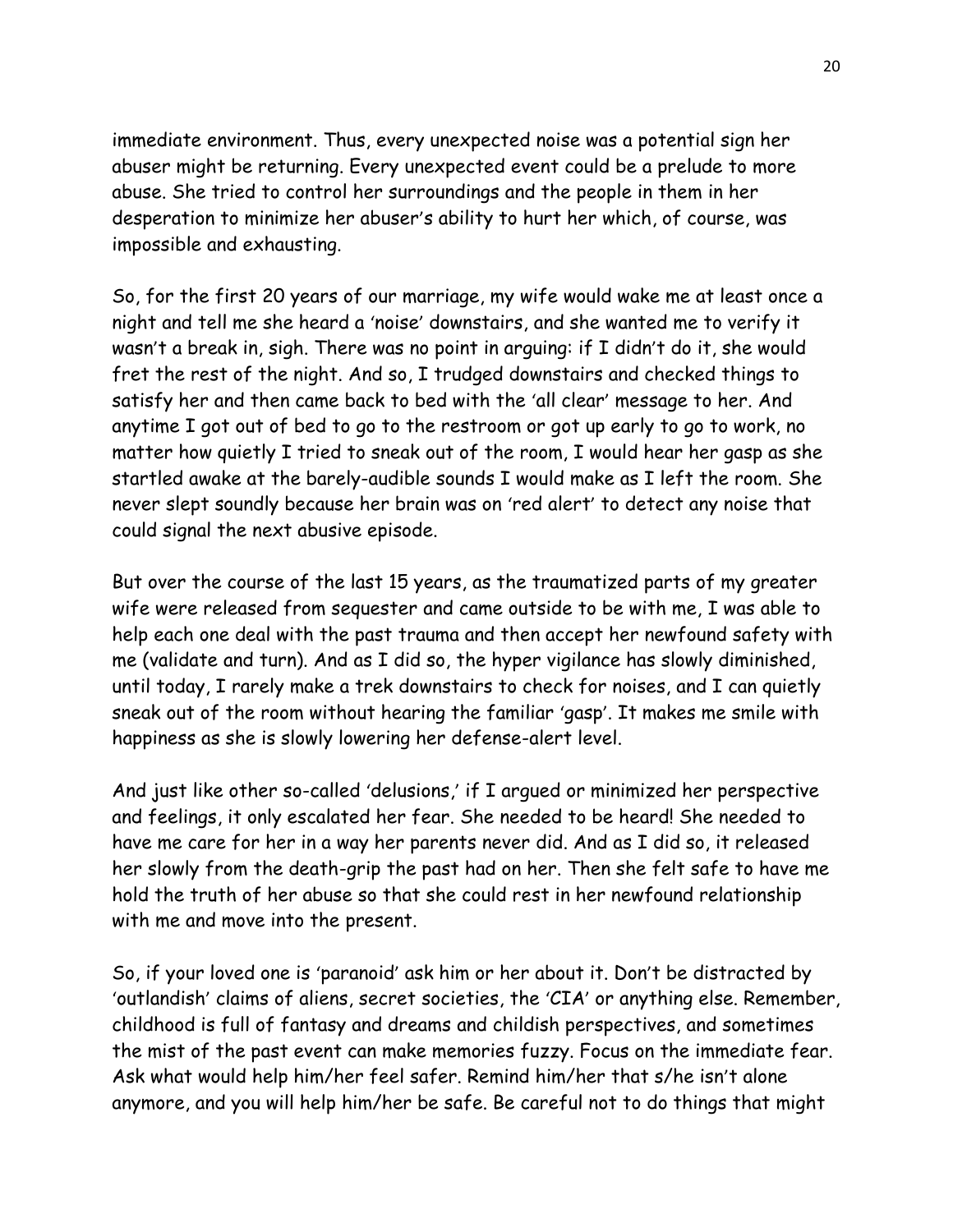escalate the fear, but honest engagement shouldn't do that because now your loved one will know s/he has an ally and someone to watch his/her back in a way that probably never happened during the original abuse…and that is when real healing can begin to take place.

So, is my wife 'delusional'. I would argue not. Instead, I would argue that she is disoriented and suffering from the natural childhood inability to separate fantasy from reality after large parts of her personality were trapped in a forced sequestration caused by her trauma. And just like Rip Van Winkle, her perspective is from another time, her childhood, and as her primary attachment figure I am tasked with the duty and pleasure of orienting her to current circumstances today. I chose to walk with her where she is during the orientation process and grow with her as we find our way together rather than forcibly demanding that she accept today's reality before she is ready.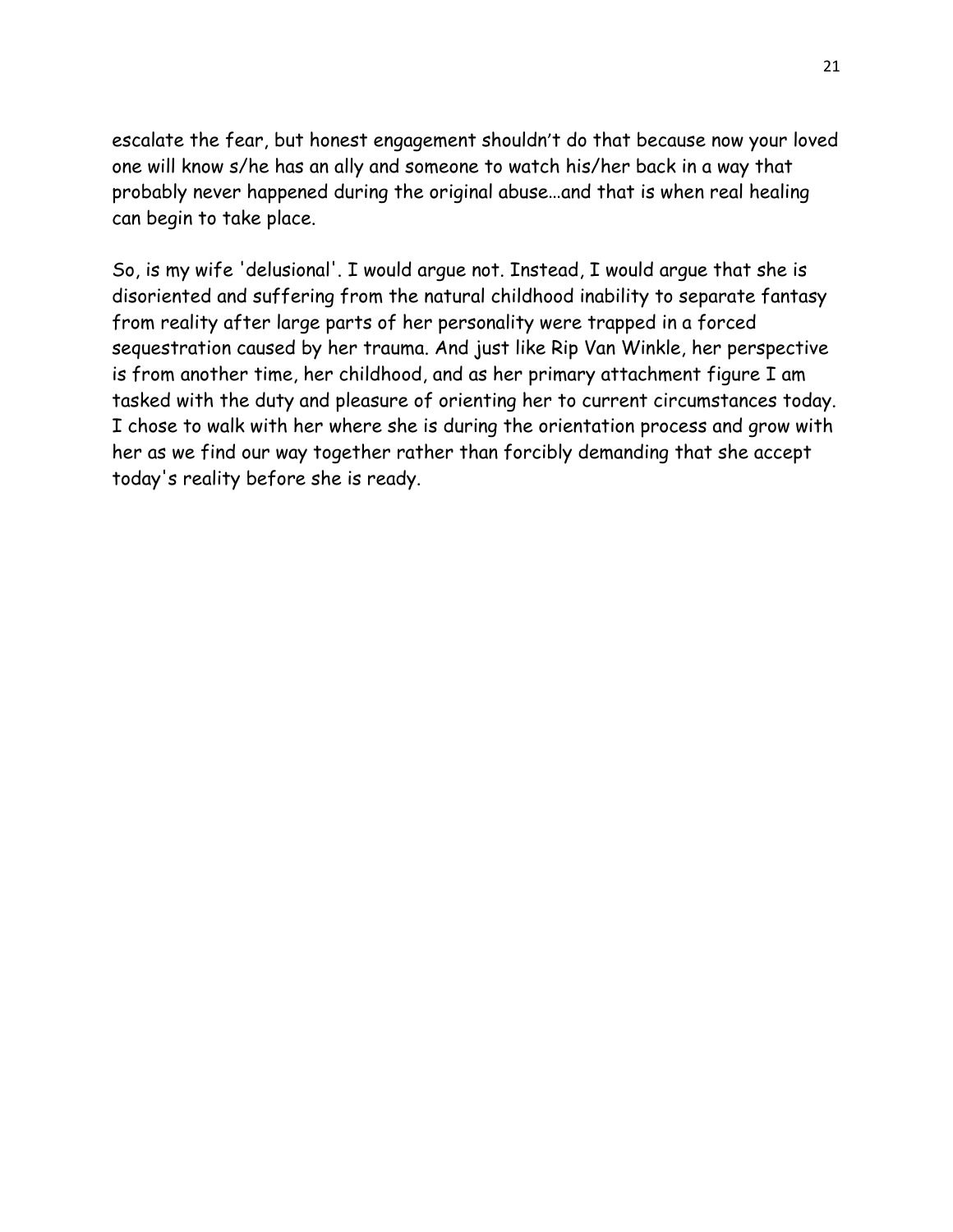### *Engaging Voices*

If you notice, this is the first category that I haven't put in quotes. It's the first thing in our common wisdom about mental health distress that I have found to have validity. And yet, our common wisdom belittles this phenomenon and pathologizes it. Instead of embracing voices as something many of us naturally experience when properly understood, our culture twists and shrouds it in shame, fear, and ignorance.

I will admit I'm struggling with this section and which term to use. In my opinion 'voices' are basically an internal phenomenon, but if they are welcomed and made to feel safe like our son and I did, at least in our experience, every 'voice' wanted to externalize and join us in the outside world. I honestly can't say if that would be true of all people or not. But once the 'voice' is outside, it would technically be called an 'alter' or 'part' in dehumanizing terms, at least that is how all of my wife's 'alters' see these terms. So, I struggle because I don't want people to feel like, oh, this is about 'alters', my loved one only has voices, so this doesn't apply to us, But beyond that, as I mentioned all my wife's 'alters' find these terms offensive and dehumanizing and if you went onto my blog, I typically just use the names I have come to know each 'voice' by. So, in this section, you may see me switch around as I struggle to speak in terms that won't make people stop listening, but also won't confuse them if I start using the 8 personal names of the girls (voices) who comprise my greater wife.

So, what are 'voices' and how does one engage them in a way that is helpful and healing rather than in a way that increases the dysfunction of our loved ones? What do you believe about the 'voices' that some people hear? I remember wrestling with that question when my wife and I first started the journey. How I answered that question would determine how I engaged them or whether I engaged them at all.

I remember some of the options I considered. As I already said, common 'wisdom' typically views voices as inherently pathological. They are a sign of mental illness. They are a sign that the person is crazy or going mad. They are delusional, and not real in any sense. And they make people do scary and dangerous things that are uncontrollable. And because this is the prevailing 'wisdom', our entire mental health industry is centered on stamping out or controlling those voices. They are seen as forces to be actively opposed at worst or begrudgingly tolerated at best.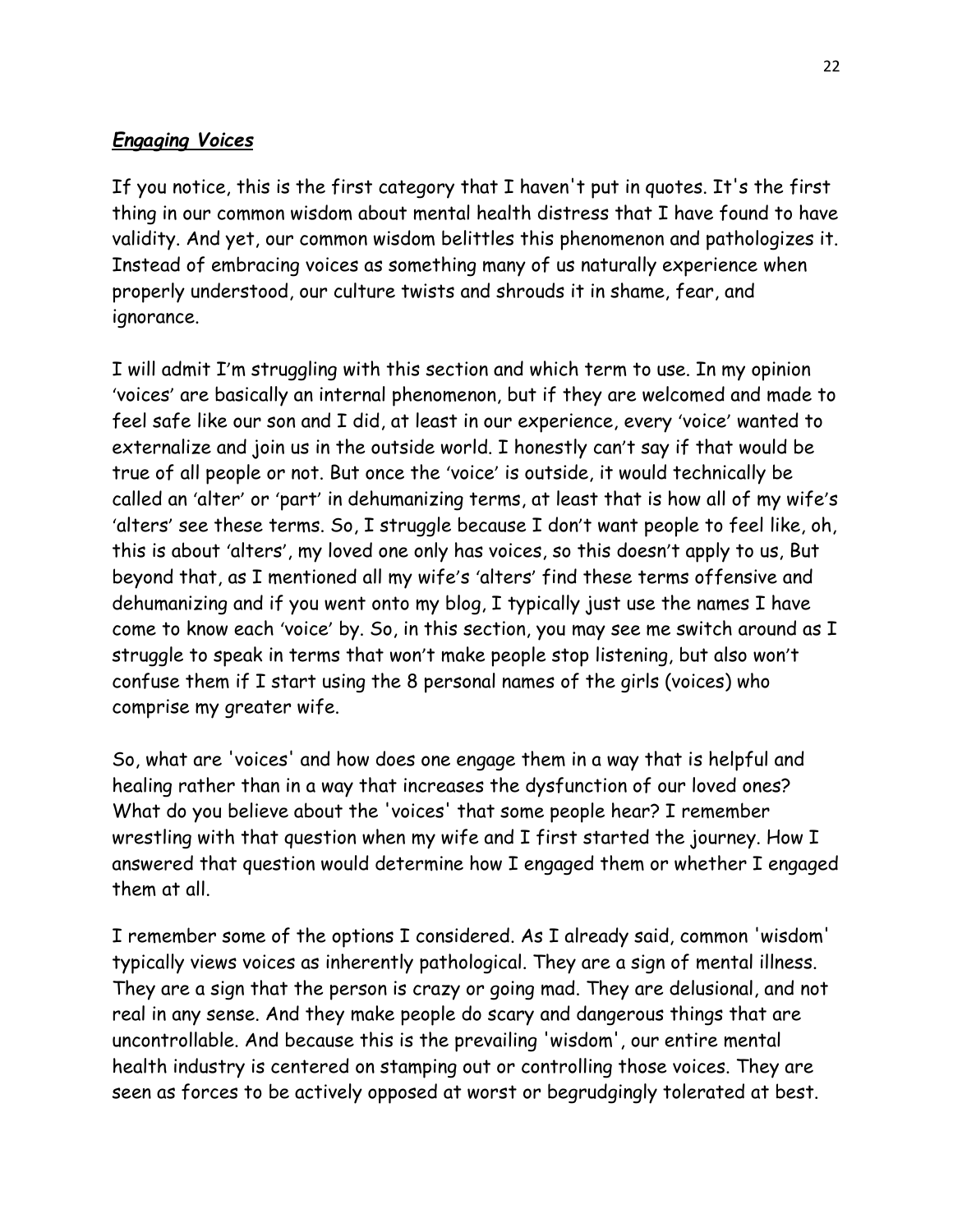Another option is that these voices are real, but they are coming from an outside source. As someone with a deeply Christian background the idea that God or angels or even demons could be communicating with a person can't be dismissed out of hand. Neither could one dismiss the possibility that beings from outer space or other dimensions could be communicating with a person.

But my own experience of such things, (*despite being devoutly religious when we first began our healing journey and traveling through the charismatic and Pentecostal factions within Christianity which actively seek this kind of experience)*, was completely nonexistent. I believe many who have chosen this option are fueling the rise in popularity of mysticism and shamanism and many other beliefs which see these voices as guides to deeper truths and meanings. I won't say these people are all deceived. I would honestly have loved to have experienced similar things when I followed Christian traditions that believed in them, but I never did. If the outside sources of voices are real, more power to the hearer, but based on my complete lack of success to experience such things after decades of trying, I decided it was unlikely the voices my wife was experiencing fell into this category.

So, I landed with the last option that I thought was most viable: that voices, no matter how they express themselves internally or externally, are just a part of that person's wonderfully complex and creative mind. And so, if these voices my wife had started to hear were part of her own mind, then they were a part of my greater wife that I wanted to engage especially as she urged me to do so. Much later in our journey, I believe this option has been fully vindicated as we learned about dissociation and how it works in her mind.

If you accept the picture that I have tried to paint of mental sequestration (or dissociation) in *[Before You Call for Help](https://samruck2.wordpress.com/2021/01/29/before-you-call-for-help/)*, then voices easily fit into this picture. Let's go back to our analogy. All trauma that causes pain and fear is sequestered (i.e., dissociated) by our human mind/body systems no matter the nature of said trauma. If the person continues to experience trauma that includes a mental/emotional aspect, then the mind continues to try and find 'space' to sequester the trauma within its framework. And when the trauma is not quickly resolved with the help of someone trusted, preferably the primary attachment figure, then the sequestration become systemic and permanent unless someone comes along to later help undo it.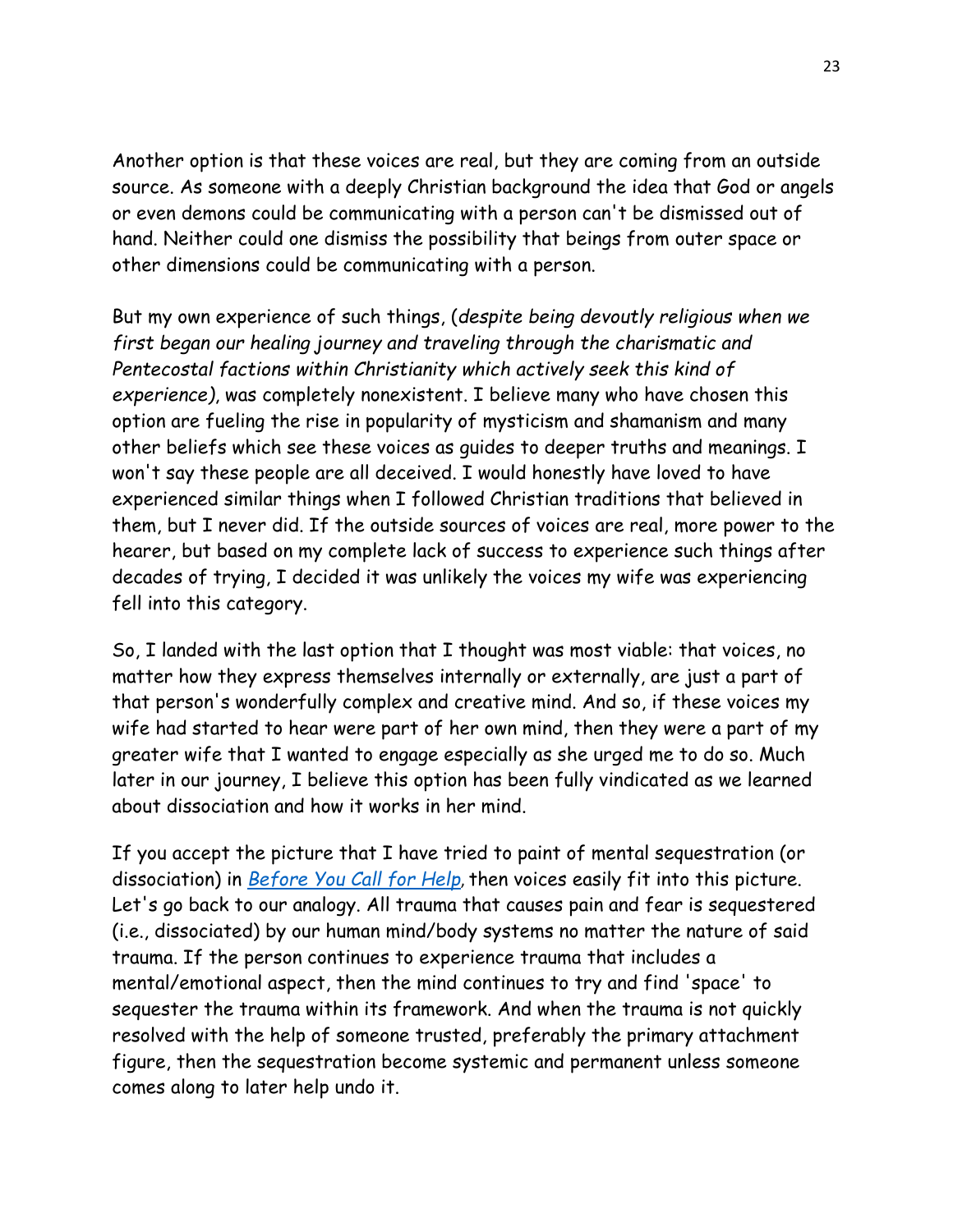Now imagine a house that is filled with disconnected rooms, and in each room an occupant is trapped. If one occupant makes noises or speaks, another occupant in another room might be able to hear it, but that sound or voice could feel frightening, scary, foreign, friendly, etc., depending on each one involved in that limited interaction. In fact, if the occupants are put in these rooms at a young enough age, children have fertile imaginations, and the sky is literally the limit for what these noises and voices could represent to others trapped within the house but with no way to discover the source.

I could add layers and layers to this analogy as my wife and I have walked in her dissociation these last 15 years, but I'm afraid it would just become confusing. I hope that choice doesn't make this section and the rest of the booklet appear simplistic to my readers as I do have reasons for what I believe based on my experiences in the trenches with my wife on this journey. We have found that those voices were just lost parts and pieces of her greater self that were forced to sequester because of the unbearable pain and fear they held from the trauma she suffered as a little girl.

So, back to my wife's declaration: "I might have d.i.d., Honey..." Where do we go from there? Neither my wife nor I really knew what to do, but for whatever reason, she wanted me to try and engage the voices she started to hear as she attended counseling sessions. I couldn't hear them at this point as they were only internal. So, she would tell me what they said, and I would respond appropriately to them. It was a learning experience for both of us as she had to practice listening to them and then relay their messages or comments to me. We determined that the first voice seemed to be a little girl's. And thus, I began to do little-girl things which I thought would be fun and affirming to this voice, like play games and one time I did a 'girls party' in which I remember her delightedly putting makeup on my face even though she still was just inside my wife's head.

Eventually, as I proved myself to not only be a safe person but willing to engage each voice in areas that were important to it, one by one, over the course of 5 years, each voice moved to the outside to develop a personal relationship with me. At this point the 'voices' would more commonly be called alters but each one of them made it clear she wanted to be treated like a *real girl*. It was each one's *desperate plea* that I love her for herself and not because she was 'part of my wife.' She wanted to be seen as real and not treated as imaginary like common 'wisdom' suggested. One was so heartbroken when she read an article about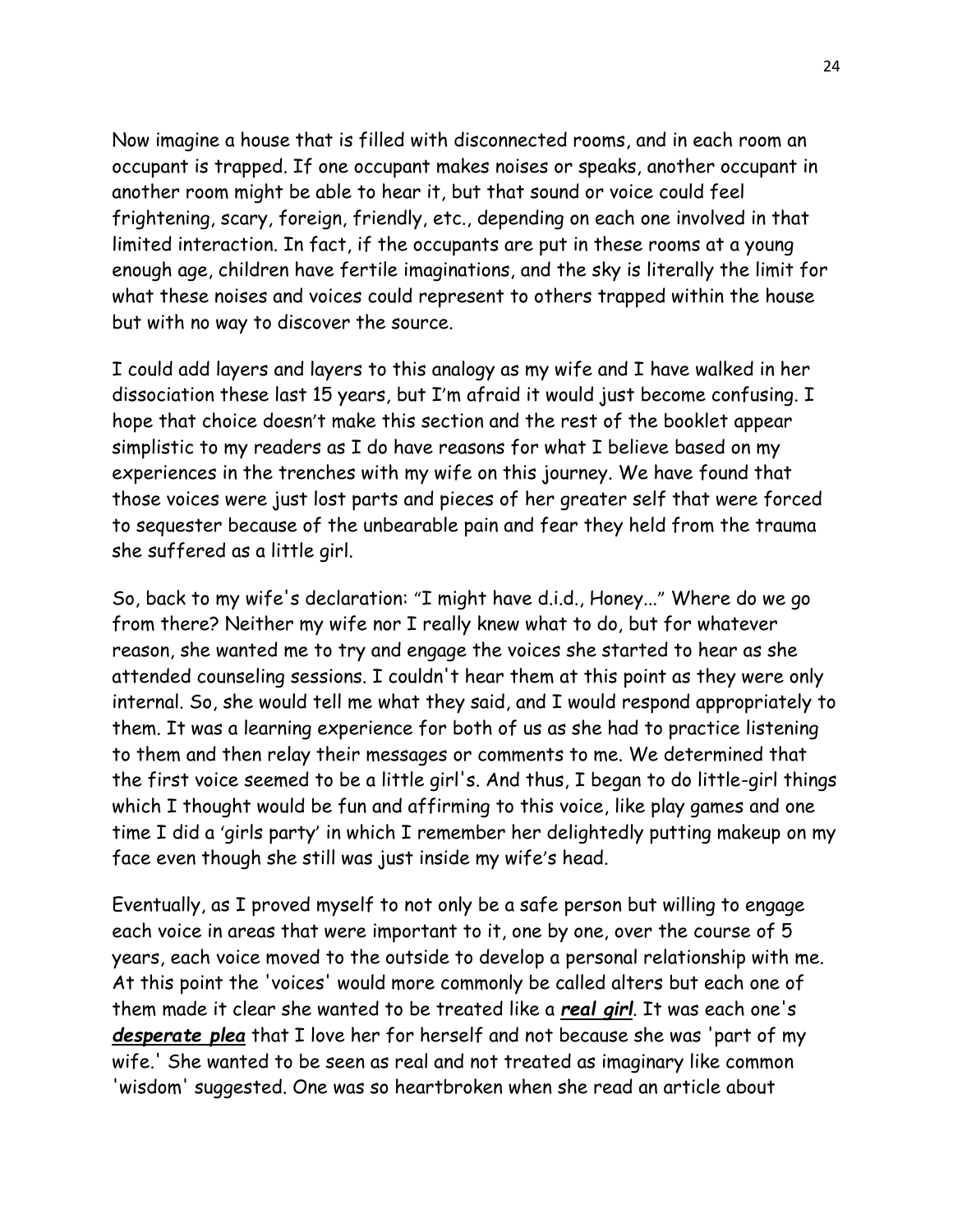getting rid of 'smaller' alters like herself: her desperate plea was, "I don't want to die. Please don't make me go away!"

From the perspective of each of these 'alters' they are real, and they were distinct from my wife. And this is technically true which is why you may notice my use of the term 'greater wife' from time to time. Each one wanted to be valued for herself. And so, I treated each as she desired even though from my perspective, they were all part of my 'greater wife' that I was only now getting to know through each one of them. I never hid my perspective from them. When pressed, I would tell them, "I hope someday to marry each one of you girls." And yet, I didn't force my perspective on them. Instead, I engaged each girl where she was at. Each had been formed from the forced sequestration caused by the trauma. And so that was the paradigm each started with.

My first task was always to prove myself to be safe and attentive to each girl who came outside. Essentially, I was offering myself to become her 'primary attachment figure' as Bowlby outlined. Once each girl securely connected to me, *(symbolically affirmed by allowing me to 'marry her into the family' just like I had done my wife with a ring and all),* then she had the security she needed to deal with the trauma, fear, pain and whatever else bound her to the past. Like a good parent or romantic partner, I gave these girls the comfort and love and affirmation their own parents never gave them when the original trauma was occurring. The trauma and associated pain and fear anchored each one to the past. Once I helped each one process these things, the girls/alters/voices/parts were released to move forward. Then we could walk together toward a healthier paradigm that was no longer dominated by the past trauma.

Well, that sounds like my blog, and not how I wanted this booklet to be. So, here's an example of engaging my wife's angry voice since these kinds of voices are what drives so much of our cultural fear of this phenomenon.

In the second year of our journey two voices had already decided to externalize and come outside for me to love and care for them and build a life with them. At this point my wife and another girl, Amy, began to tell me about 'the General.' This voice was still inside and angry! It hated me for some reason. It said vile things about me that neither my wife nor Amy would relay to me.

So, what do you do when someone hates you? I asked my wife why I was hated so much by this voice, and right away my wife produced a list of a number of offenses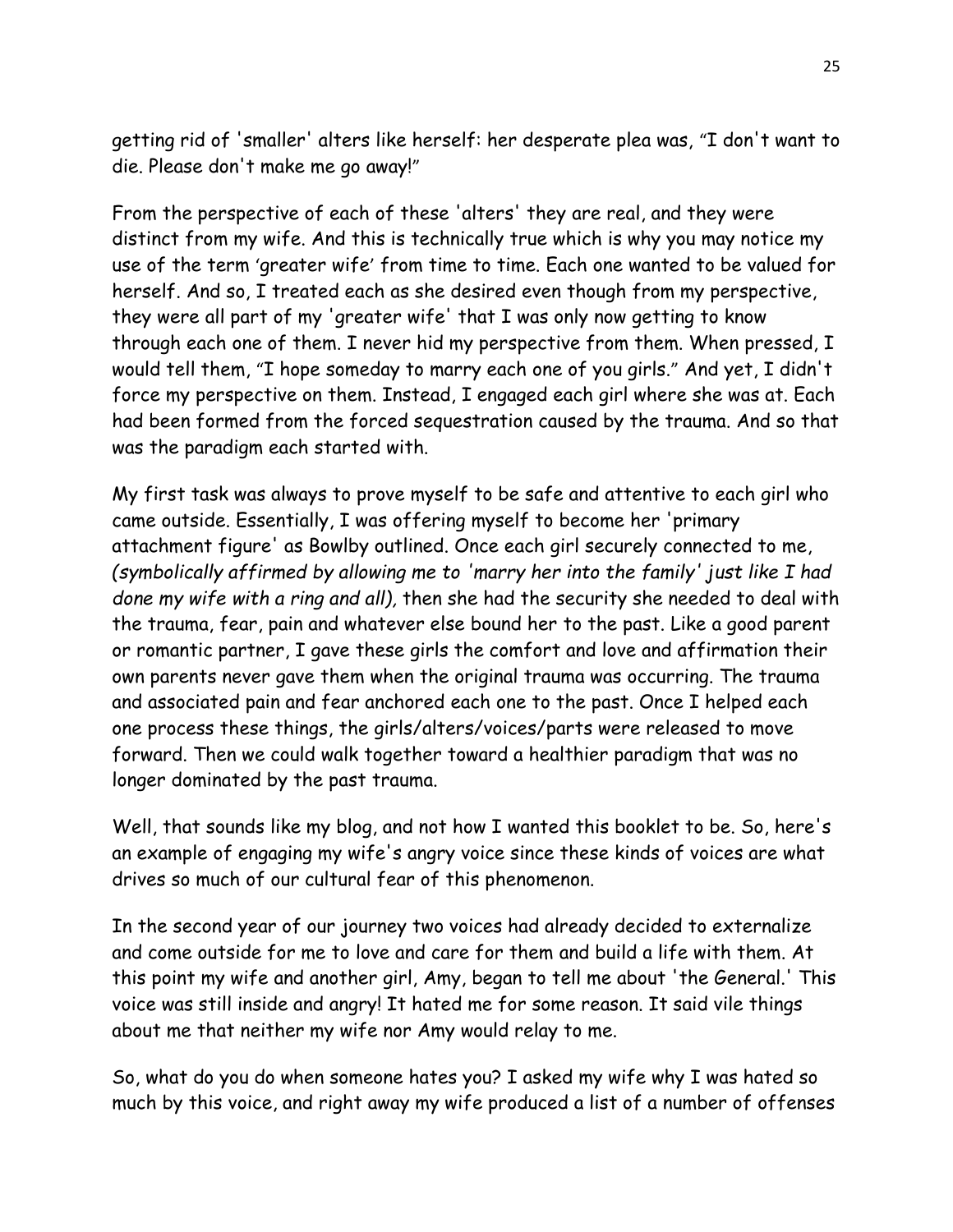this voice accused me of. Now, I had a choice: would I defend myself or would I accept these accusations as valid even if I didn't fully agree with them? I was reminded of a quote that 'apologizing doesn't always mean you're wrong and the other person is right. It means you value your relationship more than your ego." Moreover, to be honest, many of the accusations had merit. Remember, we'd had a stressful marriage for 20 years. I wasn't perfect no matter how hard I had tried to be a good husband. I had failed many times to live up to the Christian ideal of sacrificial love. And so, I began the process of repairing my relationship with this angry voice. Whatever 'the general' accused me of, I would first make sure I understood the extent of my offense to her, so that I could make full and unpatronizing apologies. I never gave 'my side of the story." The first time I apologized to 'the general', my wife said the angry voice got quiet and didn't know what to do with my apology.

And so, for the next 6 months I worked through 'the general's' grievances she had against me. With each apology, her anger began to lessen. I never defended myself. And sometimes she accused me of things I *knew* I had never done, but I realized that the voice was venting anger from past trauma, too, and had no access to confront her abuser as he was long gone in the past without name or location to us. And so, I allowed myself to hold the anger she had for him as well. And little by little her anger was extinguished. No lies, this was an emotionally painful and draining process for me.

During this process of apologizing, the 'general' decided to come out and directly deal with me one night. The first time she did, I freaked out. I thought I was in *The Exorcist* movie as this sullen, gravelly-sounding, venom-filled voice suddenly sat in our bed. I said, "Who is this? "And she spat, "It's Me! "Once I calmed down and realized what was going on, I began to engage her. She had come out to inform me that a meltdown I was having at that moment was *not* helping my wife and Amy feel safe, sigh. And so, my feelings be damned, I tried to pull my crap together and get back in control of myself.

And that began the engagement I had with the 'general.' But one rule I had was I never, ever talked with these voices without a personal name. The 'general' refused to tell me her name, and so I gave her one. I made clear if she didn't like it, she could change it at any time, but I refused to call her 'hey you' or 'the general' which was a derogatory name my wife and Amy called her. I knew how important it had been to Amy and Sophia (the other voice to come outside the first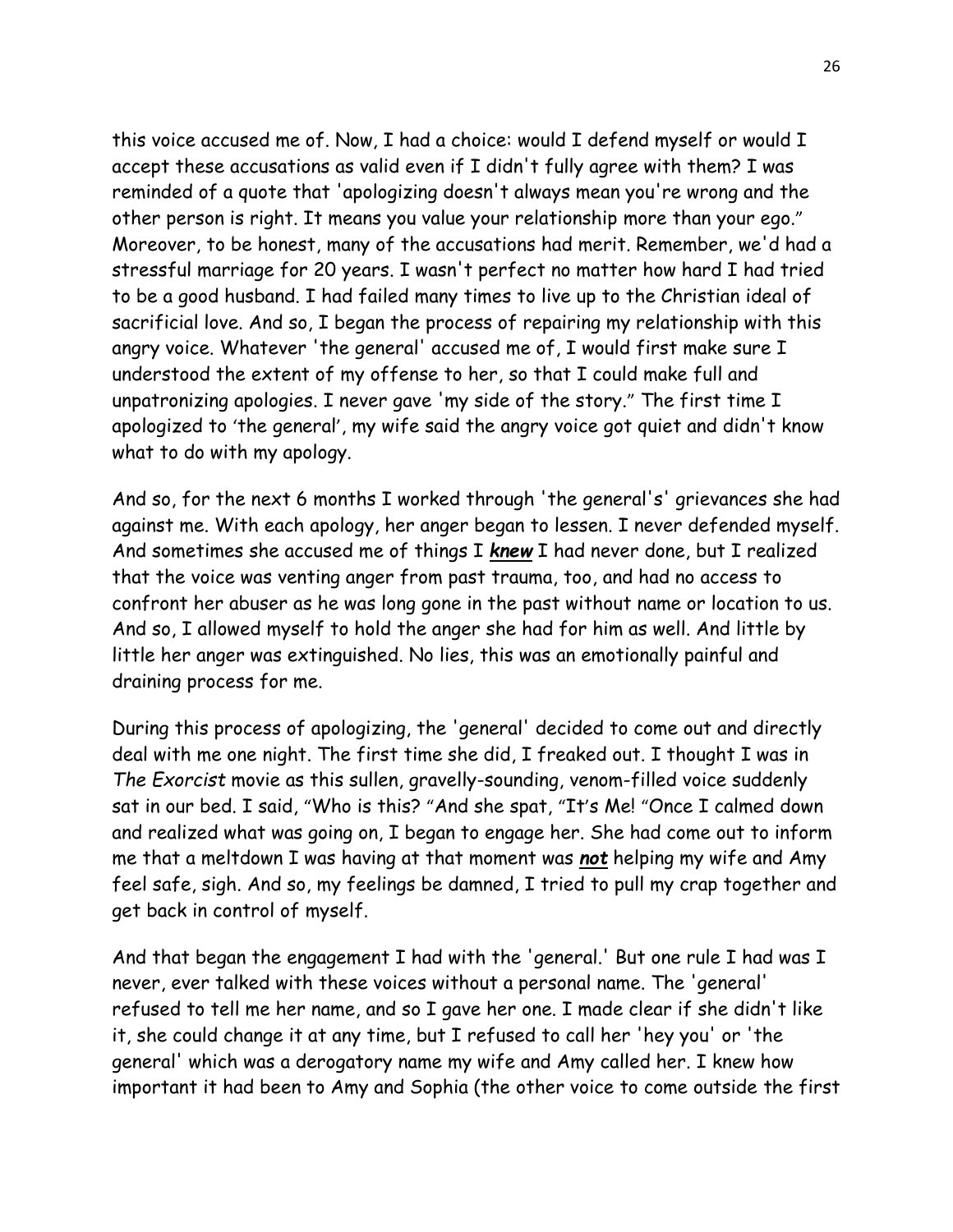year) for me to engage them as 'real' and love each for herself. And so, I named 'the general' Allie, and we began an alliance in which I helped her protect and keep the others safe.

She is my wife's 'warrior' voice or 'defender' voice as it is called in the d.i.d. community. And I would regularly ask Allie how I could protect and care for the others better. I let Allie know, 'I will help you, if you let me. You aren't alone anymore.' And little by little, Allie my adversary, then my begrudging ally continued to let go of her anger, until I remember the day she accepted a little Webkinz 'love froggy' from me just like a delighted 8-year old girl would do as she wrapped it up in her arms and looked at me with absolute love and adoration in her eyes. It's a moment that still brings tears to my own eyes because that transformation was so hard for both of us to achieve.

But that was just the beginning of my wife's 'angry voice' transformation. When she accepted that gift from me, she wanted to change her name to something she preferred better to express her newfound freedom to be the little girl she had always really been. See, she had been forced to be the lonely warrior, desperately trying to protect the others since her own parents had been too preoccupied to protect their daughter from her neighborhood abuser. And Allie had no hope of winning against any adult abuser in the future other than to puff herself up like those little lizards that inflate their chests to appear larger than life to scare off would-be predators. And so 'the general' was a combination of bravado and the attempt to do an impossible job she couldn't do on her own. But as I saw past her projection of bravado and engaged her on her terms but with an eye toward a better relationship, slowly she moved there.

And so, Allie became Allielieu to express her newfound freedom to be a little girl. She still had to protect the others, but she no longer had the anger, and she also knew I was a trusted and loved ally at this point to help her protect the others. At that point she allowed me to 'marry her into the family'. But unlike some of the other voices, Allielieu, once released from the anger and trauma, began to grow and mature along with another voice who externalized a year later, K.A. These two quickly matured into 20-something Millennials. Allie was the first to ask to become my girlfriend, and so I gave her another ring to celebrate that moment, and Allie (Allielieu was too, little girlish now) sang about that ring and the fact that she was someone's girlfriend for weeks! Then a couple years later Allie expressed her desire to become engaged to me. And so, the voice that had once hated me and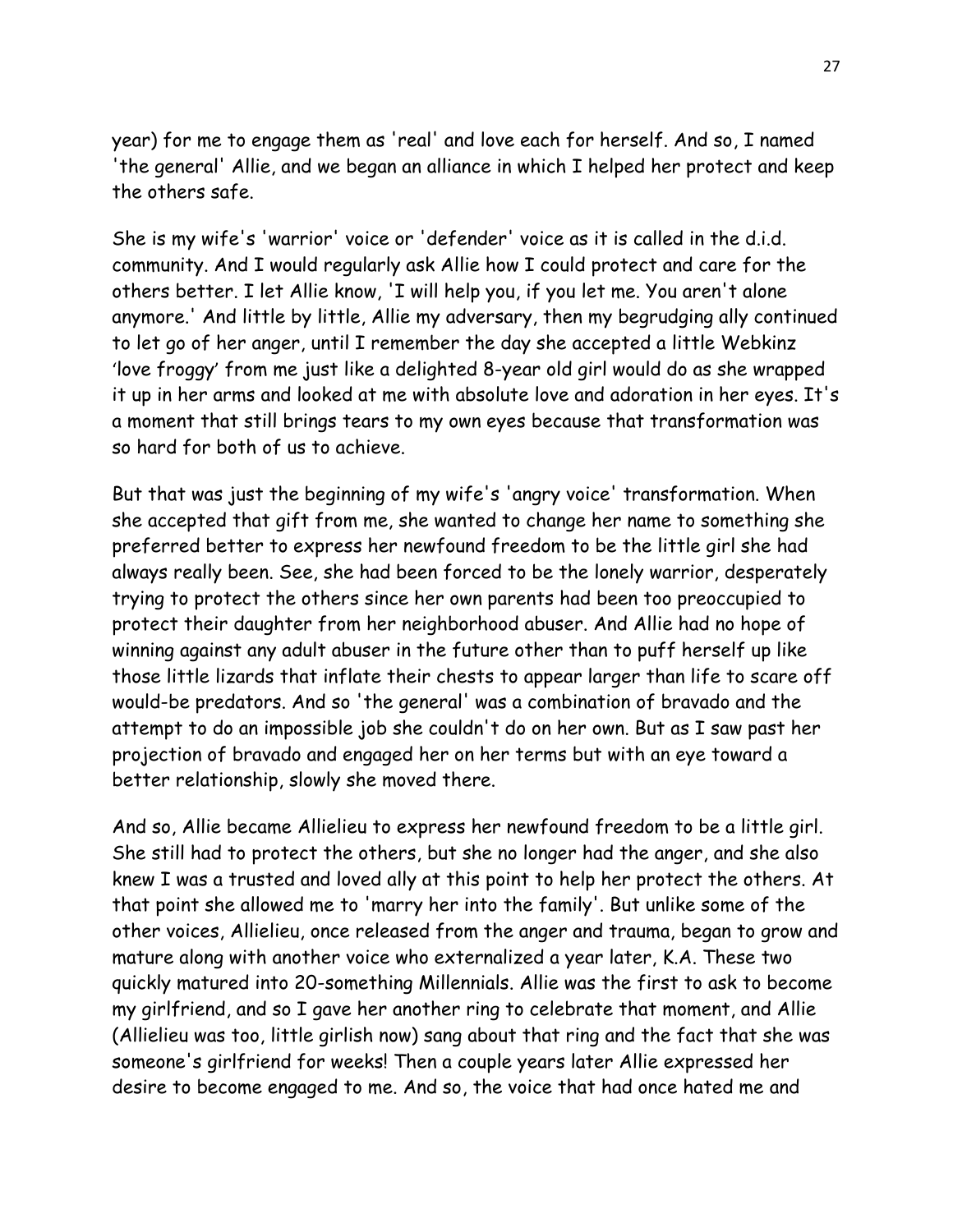everyone else with vitriol had now come full circle and she was literally the first one of the voices to want to marry me.

Today, Allie will complain that I 'made' her weak because she no longer is full of anger and vitriol, but I point out that those don't make someone strong. Instead, she has become a gracious social-justice warrior. She along with Amy, Ka'ryn and sometimes K.A. will make the most eloquent arguments on social media which Allie drives as the warrior of the group and the other 3 sweeten the arguments with grace and exacting logic.

You may ask: what about your wife? Well, like I said, my perspective is all these 'voices' were just lost parts of my greater wife. And unlike some significant others in the d.i.d. community, I never, ever, ever played these voices *(turned alters/girls)* against each other. I always did things out in the open *(I mean seriously, how do you hide something from someone who is lurking there in the same mind?)*. And so, there was no jealously between Ka'ryn my wife and Allie my fiancée and K.A. my girlfriend. Moreover, Allie, like all the other 'voices', brought personality traits and mental abilities to my wife that Ka'ryn had never experienced on her own as I have noted many places in my blog.

Here's a second example of engaging my wife's voices: Tina. My first external experience with this voice was her coming outside while we were driving in a car. Suddenly a new girl was sitting with me, but she was frantically trying to open the door so she could jump out of it while we were on the interstate highway going 70mph! Needless to say, this was another scary moment for me! Fortunately, she didn't seem to understand how to work the door handle, or it could have been disastrous.

Who the hell was that? Well, the other girls knew a little about Tina but not much. Unlike the rest of them, apparently Tina had been trapped in a lonely, dark place of their inside world, like a dark, dank basement that everyone avoids using unless absolutely necessary. No one else had access to her, and to make matters worse, she was mute. How the hell do I communicate with a mute 'voice'?

But Tina continued to come out from time to time, and every time she did, she acted like a frightened animal desperate to get out of my presence. But now that I knew she was there inside my wife's mind, I tried to engage her. I lived by our army's motto of leaving no soldier behind, and even though I had no idea how to engage a mute 'alter' I began to try. I bought her a pretty, Christmas snow globe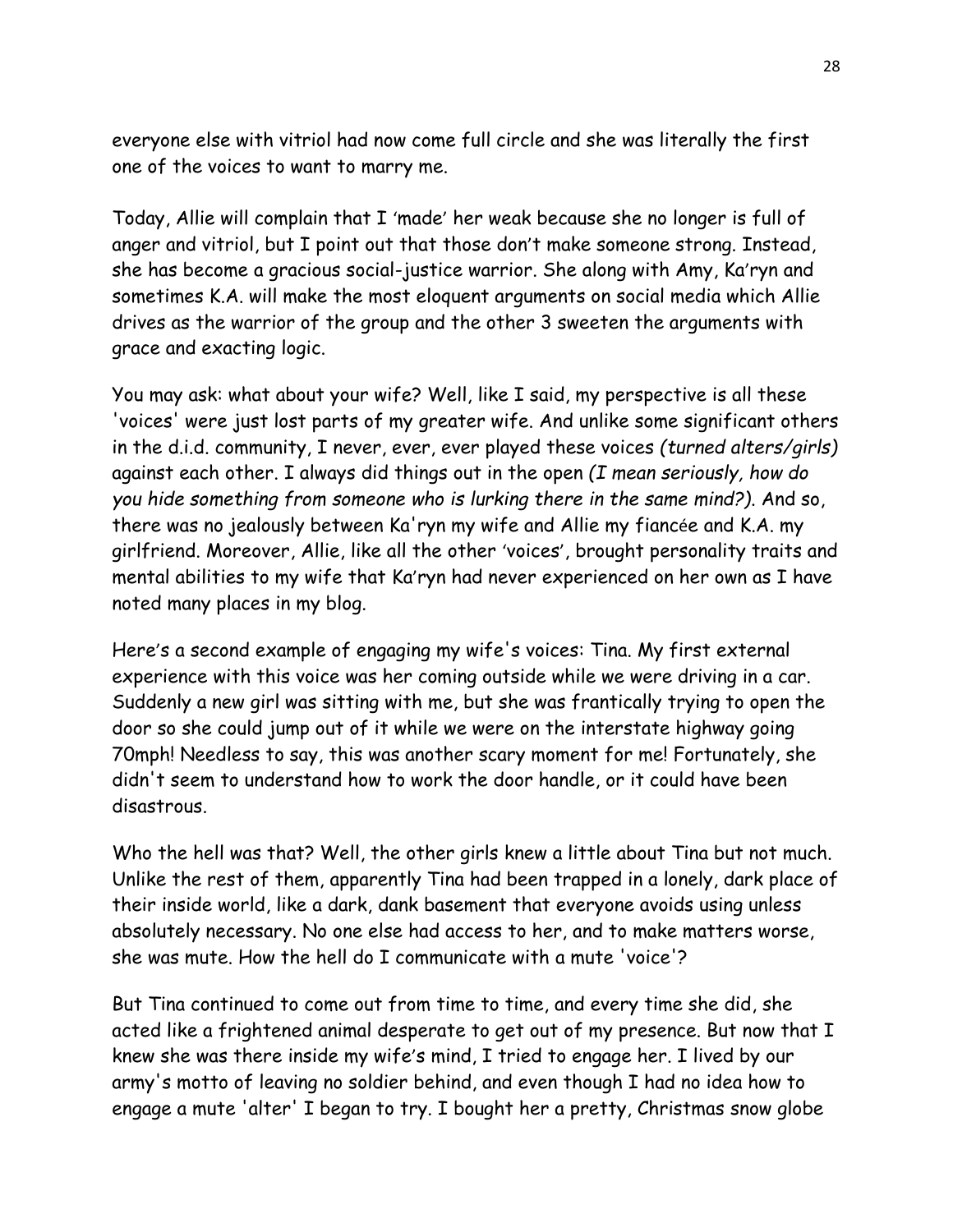for her to enjoy when I wasn't around. And then I bought an over-sized coloring book, and I would let one of the other girls relate 'feelings' they got from Tina about how she would like the various pages to be colored. I did other things like write a daily email to each and every one of the girls to create an attachment point with each: I added Tina to the list even though I had yet to have any real engagement with her.

So how do you communicate with someone who is mute? And then we got a tiny miracle. We were in Washington, D.C. for the Cherry Blossom Festival, and I lit a prayer candle at the Basilica of the National Shrine of the Immaculate Conception (*even though I'm not Catholic*) in desperation for a breakthrough. And that night, Tina revealed that she knew sign language. And so, I quickly learned the alphabet, and we began to communicate that way. Eventually, I helped Tina through her overwhelming fear of me. Sophia, another girl also began to communicate internally with Tina, and at some point, Tina began to talk to me using Sophia's voice. Those two were naturally drawn together and eventually would become inseparable.

Meanwhile, I was still working to securely attach Tina to myself. The day she felt safe enough to formalize her secure attachment with me, we were on our 25th anniversary cruise to Alaska, and I bought her a beautiful ammolite ring at the port we were in.

Once she was securely attached to me, it enabled her with entrust to me the trauma she had held for 45 years. *(Trigger warning)* She had been the part of my wife to hold the memories of her abuser snapping the neck of a little kitten in front of her eyes and threatening to do the same to her if she told her parents about what he was doing to her. Little by little I drew the story out of her and showed her that she was safe now, that I was there to hear her cries for help and protect her in a way her parents never had. I spent many nights with her literally wrapped around my upper body like a little child does as I walked around the house and she buried her face in my neck and cried and wailed and flailed as she let out the horror of what that man threatened her with and had done to her.

But once it was out, she was no longer bound to her past and the cold, dark basement room that represented it. That was when we learned the importance of Bowlby's *internal working model*, and we began to connect all those disconnected rooms in my wife's mind in which my wife's voices had been sequestered. We moved Tina out of the basement and into an adjoining room with Sophia. Eventually they opened a wall between their two rooms and literally became inseparable when they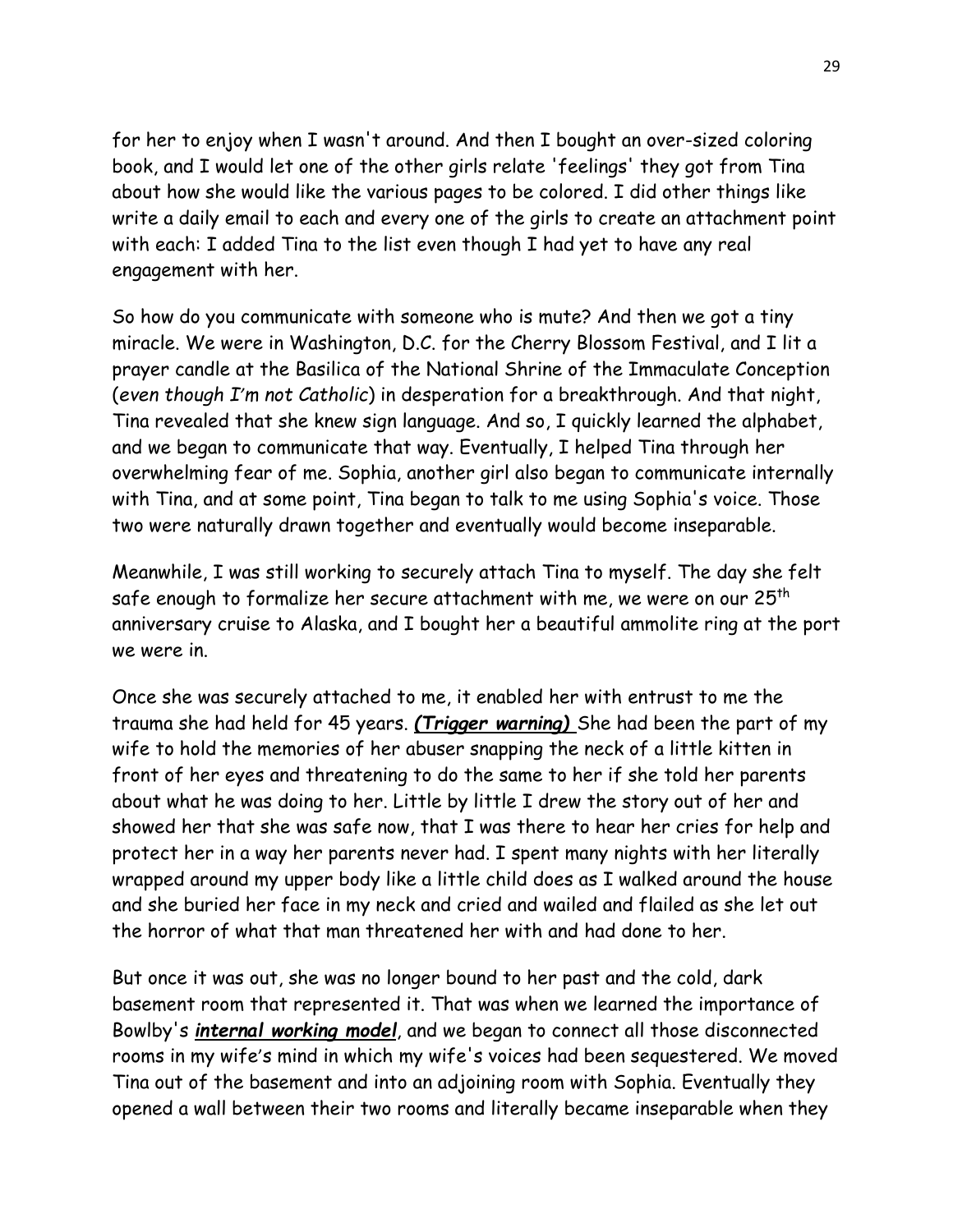desired to be. We also eventually created an internal common area where all the girls (voices) could gather and be together. And we created a hallway that connected all the once-disconnected rooms.

If you are wondering how we transformed my wife's inner world, well her deep religious beliefs served us well. We simply prayed the transformations into existence as the girls were ready to restructure their trauma-bound, individual, internal rooms, into a more-healthy house where they could move freely about and interact act with each other. And that inner transformation also facilitated an external change: now all 7 of the 'voices' could be outside together *if they wanted*. And so, the 6 voices which had once been disconnected and 'strangers' to each other and my wife were now coalescing together as a group.

More and more they were learning to function as one group, one person. And our marriage was finally starting to become healthier. The two older girlfriends wanted to experiment in the bedroom in a way that my wife, honestly, didn't care to do. Again, I never did anything in secret because… how do you hide it especially when they are more and more connected internally? And there was no jealously even in this because I always affirmed my love for each and every one of them and never would play favorites with them even though a number of the girls wanted me to do so!

So, after 7 years of chaos and bringing 6 voices outside to engage with me and securely attach to me which allowed them to internally connect to each other to varying degrees, I thought I saw the finish line for us. All the girls were actively working on their inside 'house' to become more and more connected. Tina and my wife Ka'ryn still didn't have full access to the rest of the house like the other 5 girls did, but they could talk and communicate in other ways.

And then the unexpected happened. One day another mute 'voice' showed up outside, and all our hopes for healthy normalcy slowly came crashing down. Unlike all the other voices, this last girl was completely unknown to all the others before she made her entrance outside. This was 7 years ago. The first 6 voices took 7 years to connect with me, heal from the trauma and pain and fear and largely connect with each other. They each worked hard and let me help them do so. But this last mute voice was totally different. There have been times over the last 7 years which I have dubbed The Great Impasse that my wife has begged us to stuff this last 'voice' back inside. All of us are so tired of this, and the last girl knows it. But that damn, Army motto always rattles in my head that we don't leave any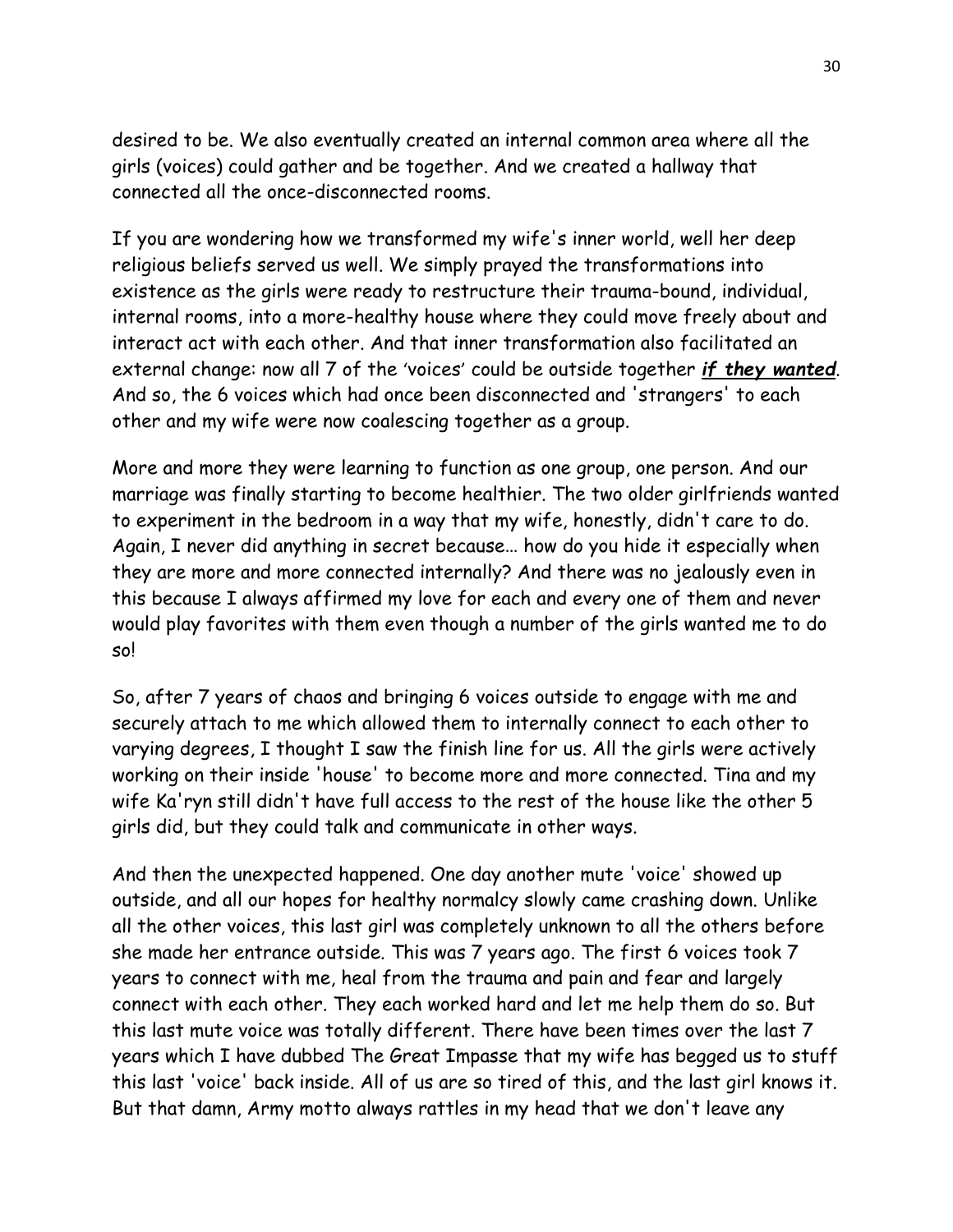soldier behind...no matter how painful it may be. And so, I always affirm to the last girl that I love her, and we don't get rid of someone just because it's hard. And I defend her to the other girls as well.

And I'm fighting tears right now as I type because it's been really, really hard. This voice doesn't let me help her like the others. She's extremely independent even though she's just as needy, if not more than the others. On top of that this new girl only had control of short-term memories so it was like those movies in which the person had 40 first dates with the same person: Jenny couldn't remember her daily interactions with me at all for a couple of years. And so, each day was like starting fresh with her. How do you build on a relationship when she barely remembers you from one day to the next?

For the first year, Jenny was little more than like a ghost. The other girls and I would be watching tv. They'd go to the restroom, and then Jenny would return, silently, watching me. She'd sit by me but never close.

Eventually I learned to communicate with her. First via the sign-language alphabet I had learned for Tina, and then, as she healed, she eventually accessed Sophia's speaking voice for her own. Little by little we clawed our way into a relationship. Little by little I clawed my way with her into a secure attachment in which she finally asked me to 'marry her into the family' on another cruise. Yet, even then, she struggled to find release in the safety of that security as the other girls had because of her memory issues and the ambient fear, for lack of a better description, that has flooded all the girls since she came outside with us.

Jenny firmly believed all food made her throw up when she first joined us because as a child, she'd had the unpleasant task of eating anything her mom had prepared that the other girls hated. But Jenny began to sneak tastes of food when the others ate, and one day she announced to me that she wanted to learn to eat if I would buy her a tandem bike as a reward. And I *never* refuse to reward the girls, if we can afford it, if they are willing to do the hard work of healing and changing their trauma paradigm. So, I bought the bike for us to all enjoy, and Jenny worked diligently to overcome her fear of eating…and today, to my wife's chagrin, Jenny loves to eat!

But as I have poured myself into Jenny and she has started to heal these last 7 years, her memory has gotten better. It's still spotty even today, but I can tell she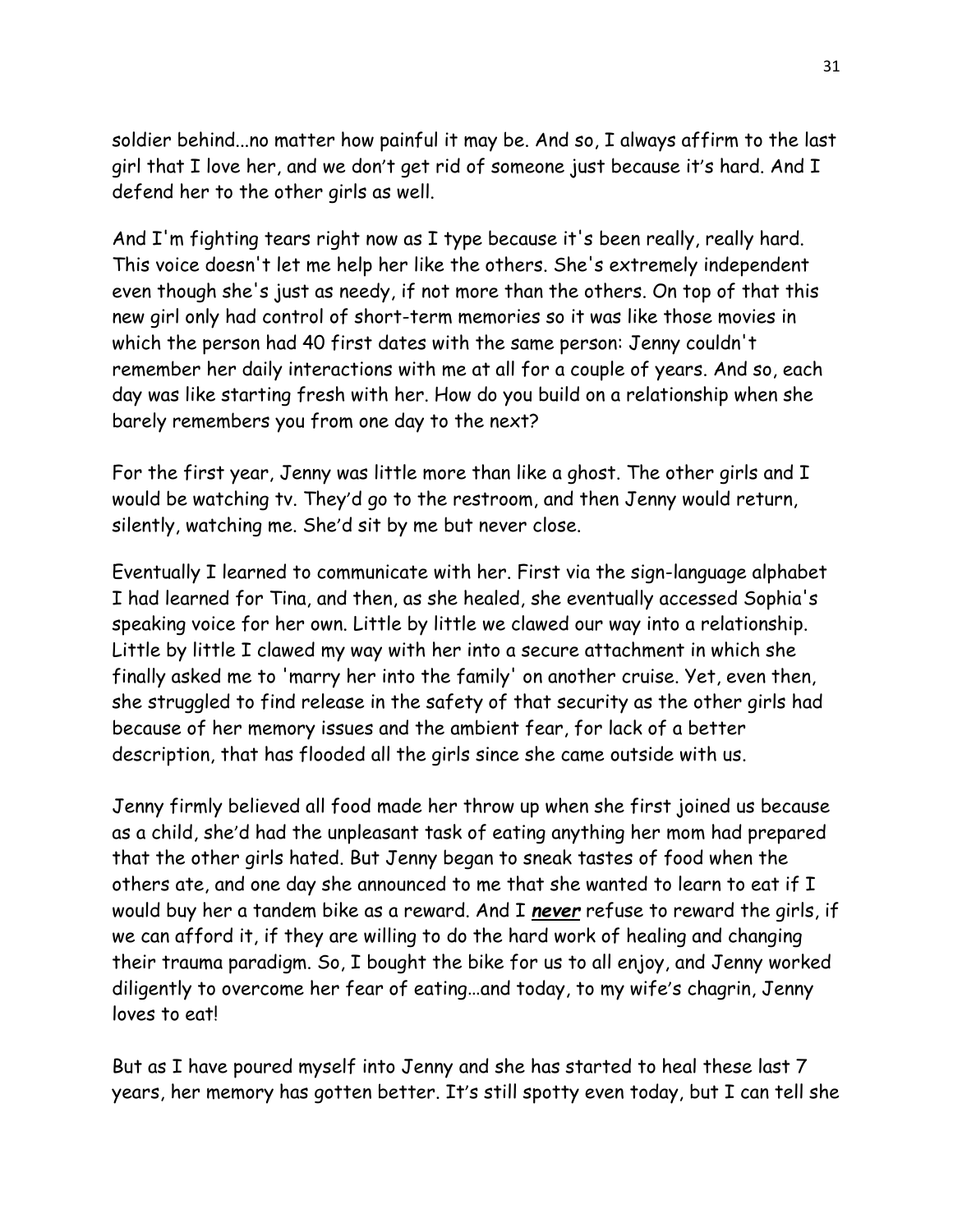can access general memories at times. Sometimes I'm astounded by things she can recall now. And, happily, we no longer have to start fresh each day in our relationship.

Jenny was also trapped in the 'basement' of my wife's internal house but far more deeply than even Tina had been. We are doing many different things to try and connect Jenny to the others. I taught them to 'internally email' each other for important things. Shellie and she somehow have read books together since the day Jenny came outside even though they have no conscious knowledge of it. And she and Shellie are beginning to talk internally, too. Jenny and Tina share a special 'language' together that I can only describe as 'tongues' to anyone who understands that term, but unfortunately, they are too scared to use it to connect, sigh. And Jenny is connected to Sophia by use of her speaking voice to talk with me, and I've observed how those two are beginning to drift closer and closer together in their mannerisms. And yet, even though we have created these numerous attachment points between me and Jenny and Jenny and the other girls, so far we haven't been able to break her free of whatever internal roadblock that keeps her from fully engaging the others so that they can all be outside together as well.

It's been a long 7 years. I have had very little adult companionship during that time because Jenny dominates all our private time at home. And there's no adult intimacy with my wife or girlfriend or fiancée. I wonder if we are on the right path with Jenny, and yet I just can't leave Jenny behind like the other girls have suggested at times. She's shared with me how lonely and scared she was those, nearly 5 decades she was trapped in the deepest recesses of the 'basement' of my wife's internal house. But I hurt and ache every single day, and I know my wife and all the other girls do as well. It never gets easier, and some days I can barely breathe because I have needs, too. So, I just shove them down and keep hoping like those Olympians that if I stay the course, we'll find a way to help Jenny connect to the others fully so we can all be together again.

So, engaging voices. I could write so much more but it would probably overwhelm you. Sometimes, it's hard not to be discouraged, especially these last 7 years. I vowed I would help my wife 100% recover from her early childhood trauma: it was a vow I had no idea the scope it would cover. And, again, there have been many happy things even with Jenny. She has come such a long way despite how painfully slow it has been. And despite her slow progress, I have seen my greater wife, all 8 girls,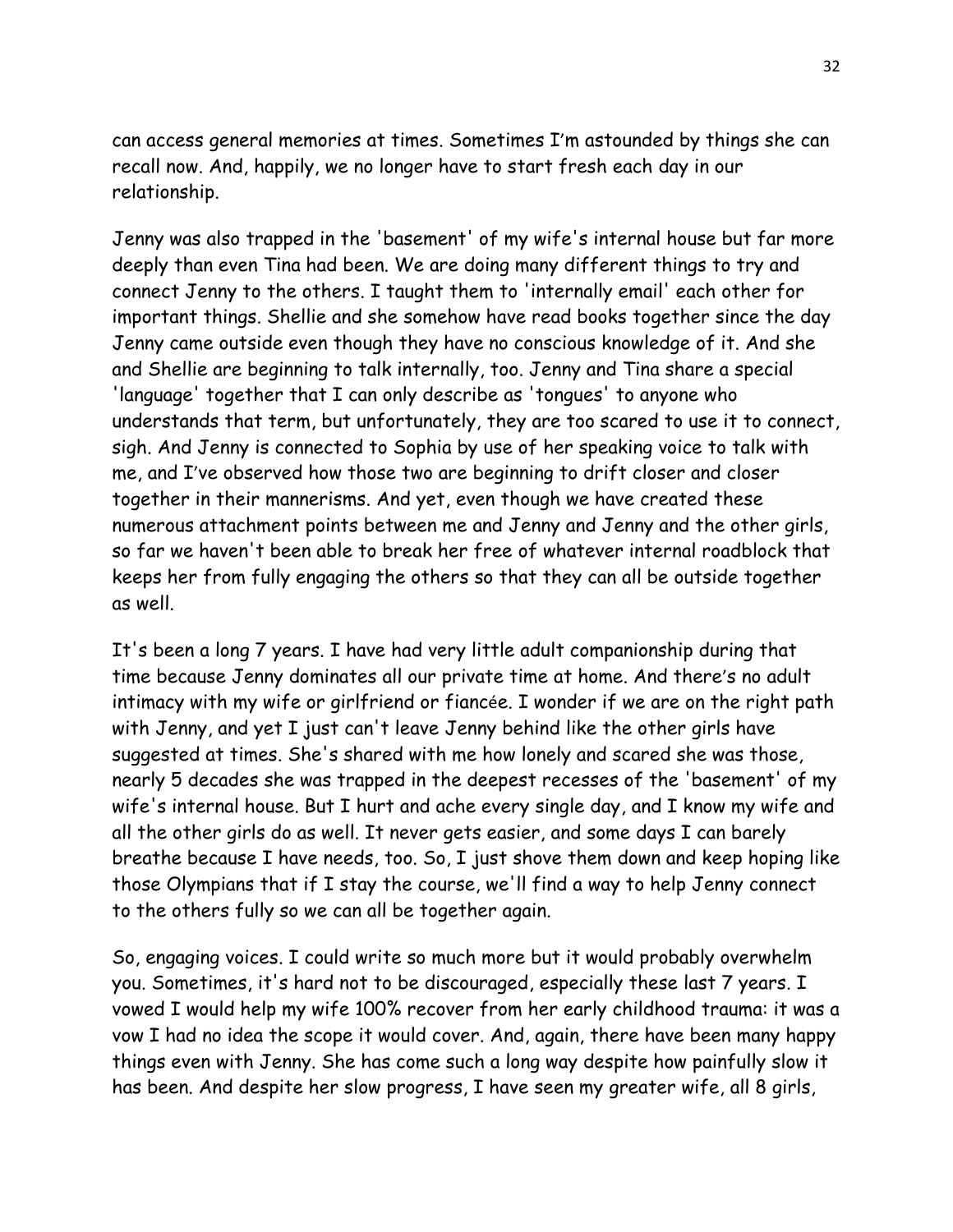begin to morph and integrate and connect on deeper levels that give me hope and make me so proud of all the work they have done to achieve it. All 8 of them, even though Jenny isn't fully connected with the others on the inside, are learning to move and act 'in sync' as one group, as one person. It truly is remarkable to see the 8 disparate, broken, and traumatized voices that once inhabited my wife's internal house become healthy, happy, and inseparably connected as a group, as one person.

One of my greatest joys, every time it happens (like yesterday) is when the little girls are outside with me, and they will raucously sing, slightly off key, with the radio. It always brings a smile to my face as I remember what scared, broken and even angry voices they each had once been when each first joined me on this healing journey. It makes all the pain and deprivation and tears worth it.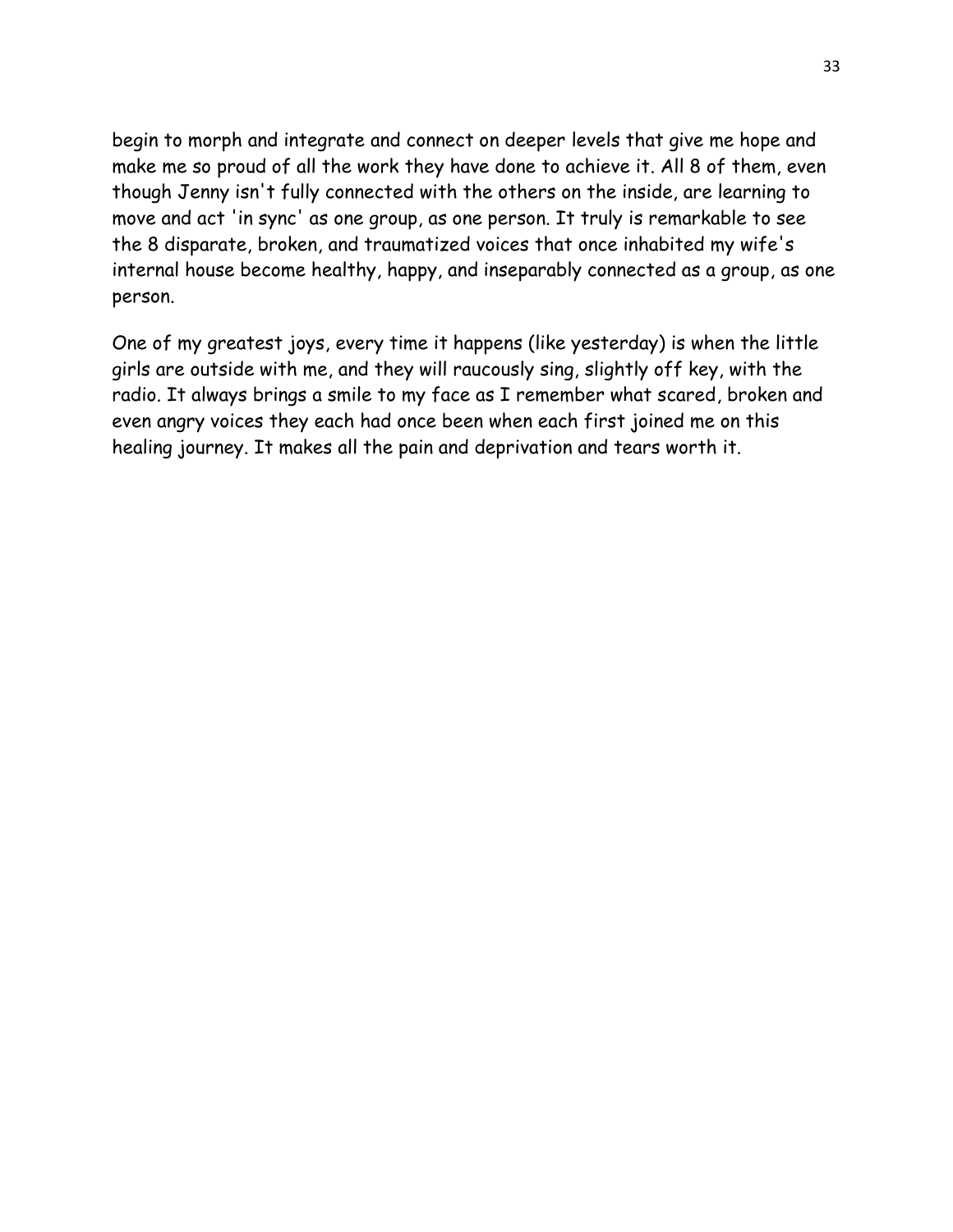# *Engaging Extreme States*

In this last section I hope to address how I put the concepts of Bowlby's attachment theory into practice during all the extreme mental states which have happened as my wife 'tore off the scab' of her long-buried childhood trauma. Fifteen years later, I recognize most of the phenomena as various aspects associated with sequestering trauma i.e., dissociation. Again, if you want to read more about proximity maintenance, safe haven and affect regulation see my blog as I have described them more fully and also given links to various scholarly articles that helped me more-fully implement them on this healing journey with my wife.

# *1) Panic attacks, Flashbacks, Anxiety attacks and Triggers*

Now, we all experience mental triggers. They can be positive or negative like when a certain smell pleasantly reminds us of mom's or grandma's cooking for a Thanksgiving meal. If you notice, there is an overlapping of a present-day experience that 'triggers' the recall of a past memory. And that's mostly what panic attacks, flashbacks, and anxiety attacks really are, except they are much more extreme and overwhelming! The past and present are concurrently overlapping, but because of the intensity of the memories, they don't produce a happy feeling like Thanksgiving dinners of the past, but they feel like utter, overwhelming chaos.

Remember, when the original trauma occurs, if the child or person is unable to process it on his/her own, and if s/he has no one trusted to help her/him do it, then the mind sequesters it so the person can try to keep up a semblance of normalcy. But those unprocessed trauma memories "fester" inside the brain and will keep spilling out in various ways like our bedroom problems the first 20 years of our marriage.

Now, despite our struggles in our bedroom the first 20 years of our marriage, elsewhere our relationship was fairly stable. So, there wasn't much that caused her trauma memories to spill out. Others who are dealing with volatile daily lives may deal with these "spill overs" all the time. But once my wife determined to deal with her trauma and rip off that scab, 40 years of unprocessed memories came flooding out. And she was overwhelmed to put it mildly! It was like being hit full force with a hurricane while she was in a tiny little boat. She couldn't think straight. She thought she was losing her mind. She told me she was going crazy!

# *Enter proximity maintenance, safe haven and affect regulation*. And so, I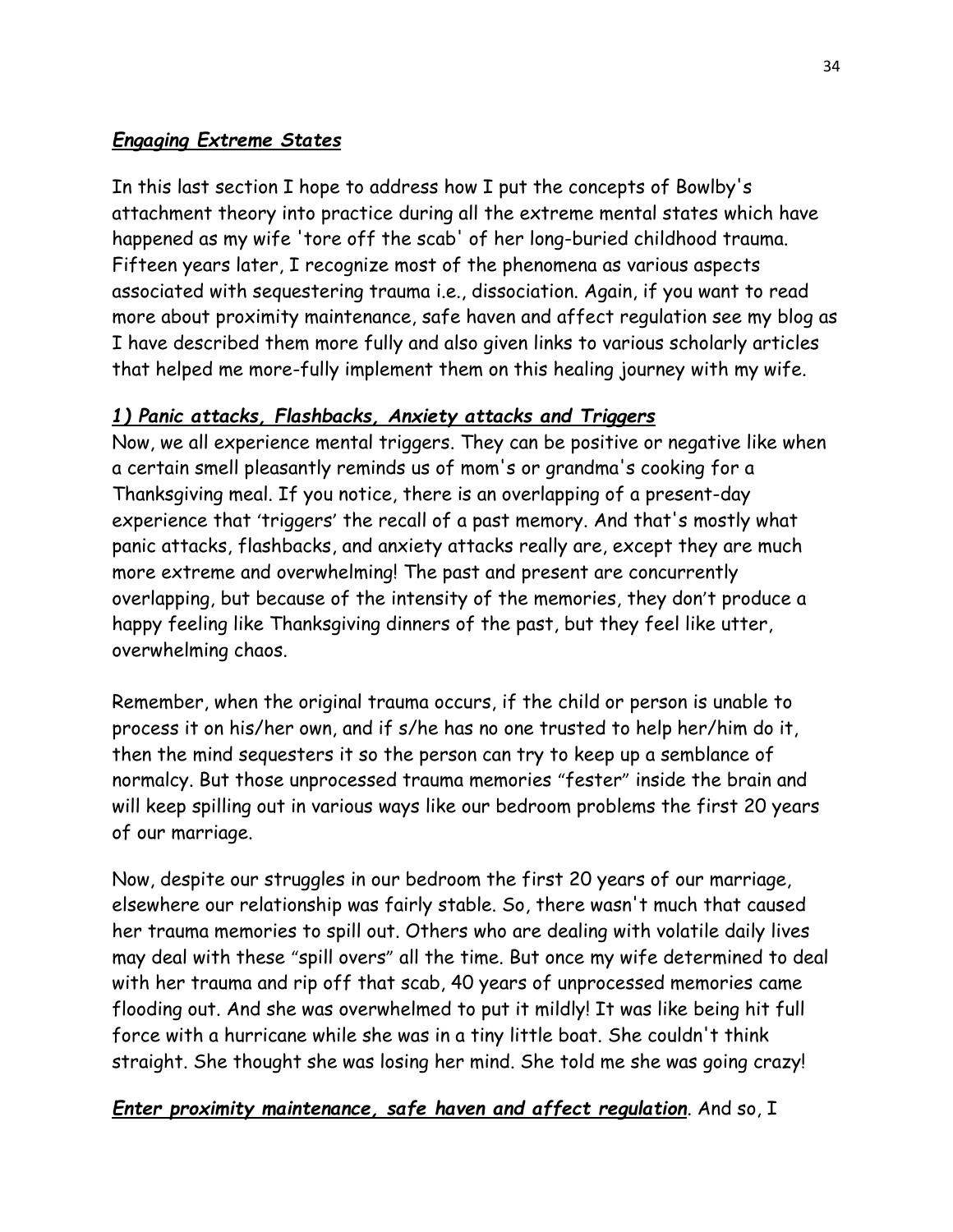entered her hurricane, and I rode each one out with her. She would hide under tables and in closets like a little child or pet does when scared as she was assaulted by the memories from the past. And each time I would follow her under that table or into the closet. I would gently wrap her in my arms and legs and whisper, "It's ok, honey. I've got you. I'm so sorry no one was there when this happened. But I'm here now. And I love you. And I take care of my girl. You're safe now."

Many times in the beginning she was so overwhelmed by the emotional hurricane that she couldn't even respond or acknowledge my presence, but I figured she was aware of my calm, comforting presence. I was literally her rock and her anchor in those hurricanes. And as long as I didn't lose my calm, my calm would overcome her fear and terror, and she would come back to me in the present within 10 or 15 minutes. But, one time I remember losing my calm, and, sure enough, that escalated her terror, until I took a deep breath, found my center, and then I could calm her as well.

Think about those common hurricane scenes in movies where a small boat is tossing from side to side and half buried as each massive wave pummels it. The frightened boater for good reason fears for his/her life as massive wave after massive wave buries him or her! S/he is sputtering for breath with each wave that buries the deck. There is no firm ground. There is nothing to hold onto!

But now, change the scene by adding your favorite superhero or a divine angel who is willing to ride out the storm with that boater. Yes, it's still scary, but suddenly you know that there's someone there who is larger than life and won't let you drown. That is what we as family members, spouses and significant others can be to our loved one who is overwhelmed by these kinds of things. We can change the entire dynamic of that scene for our loved ones by simply being there in that hurricane with him or her.

Now let me add, it is a very common response for people, including my wife, to 'want to be alone' when these things happen. Sometime my wife would try to get away from me, but I firmly believe that one of the greatest powers the original trauma holds over sufferers is the fact that they were alone in it. It creates the overwhelming feeling of being alone and abandoned rather than the security of attachment that each of us longs for. And so, I never, ever let her go through one of these hurricanes alone, even if she told me to go away, even if she tried to physically leave my presence. I didn't always hold her because, depending on which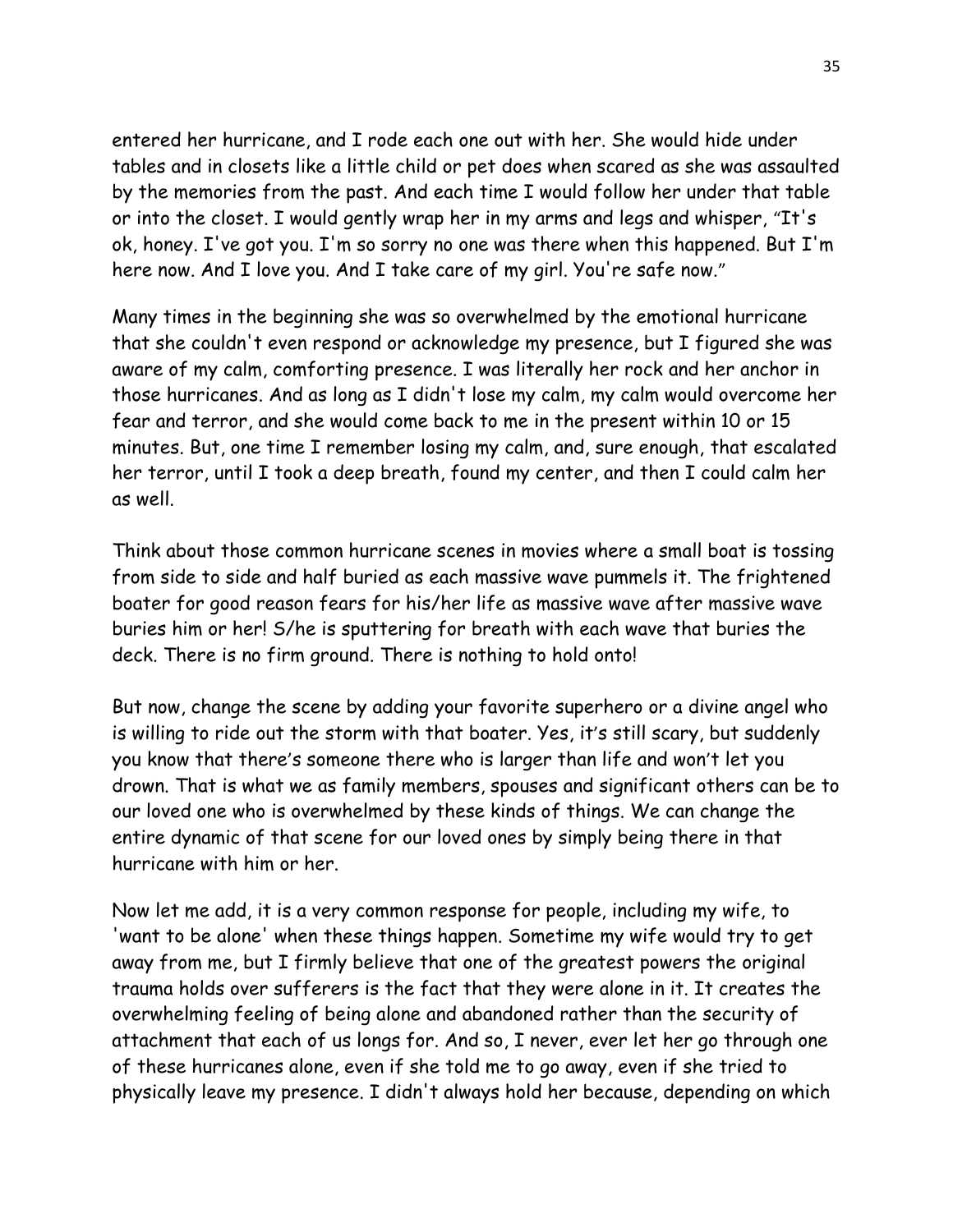girl was out, some of them didn't feel as comfortable with me doing that, but I would at least sit with her and be with her so she could feel my body heat radiating into the cold, lonely terror of that memory...and she knew she wasn't alone...she knew she and I were in this together!

I did this for a couple years. Every time she was hit with a recently, unsequestered memory, her mind was right back in her childhood when she didn't have the ability to process it herself. But this time she had me, my presence (proximity maintenance), my calm (affect regulation) and the security that I would never abandon her (safe haven) from which she could draw so that her brain could begin to process that trauma, and today, 15 years later, it's been years since any of those hurricanes have hit. That doesn't mean she doesn't ever feel triggered or upset; we all do. It's just part of life, but it means those hurricanes are now more like thunderstorms. And she may still not like them, but we can relatively easily get thru them today.

# *2) Eating 'disorders', Body 'dysmorphia', Gender 'dysphoria'*

With the ugly culture wars going on in this country, I debated whether to even cover these. But after my wife and I have spent 15 years untangling the maze of dissociation she experienced, we have found each of these issues in her case was a result of dissociation. Does that mean I believe dissociation is the *only* source for these legitimate feelings in people? Of course, not. But there is no way to have intelligent discussions about any of these issues because both sides have staked out inviolable tenets in their opinion, sigh. But this is how I walked with my wife through each of these and why we found each of these in her case to be a function of dissociation.

When my wife and I first started this journey, she told me she had no idea what healthy looks like. See, she had been molested as a 2-year old. (*Who the hell does that to a two-year old!?) Sigh*, but anyway, I realized at that point, that I better get my crap together and get healthy myself, or how would I model it for her? And it took me years of journaling, fervently, to figure out 'who am I?'. I also had to figure out what 'healthy' really does and does not mean.

My wife would also confide with me, "I don't have any idea what I'll be like when we are done." And I always affirmed two things. "Honey, I love you no matter what." And secondly, "We don't have to worry about what you'll 'be'. Let's take care of the trauma and dissociation, and the rest will take care of itself." And so, as these other issues popped up into our healing journey, I didn't fret. When one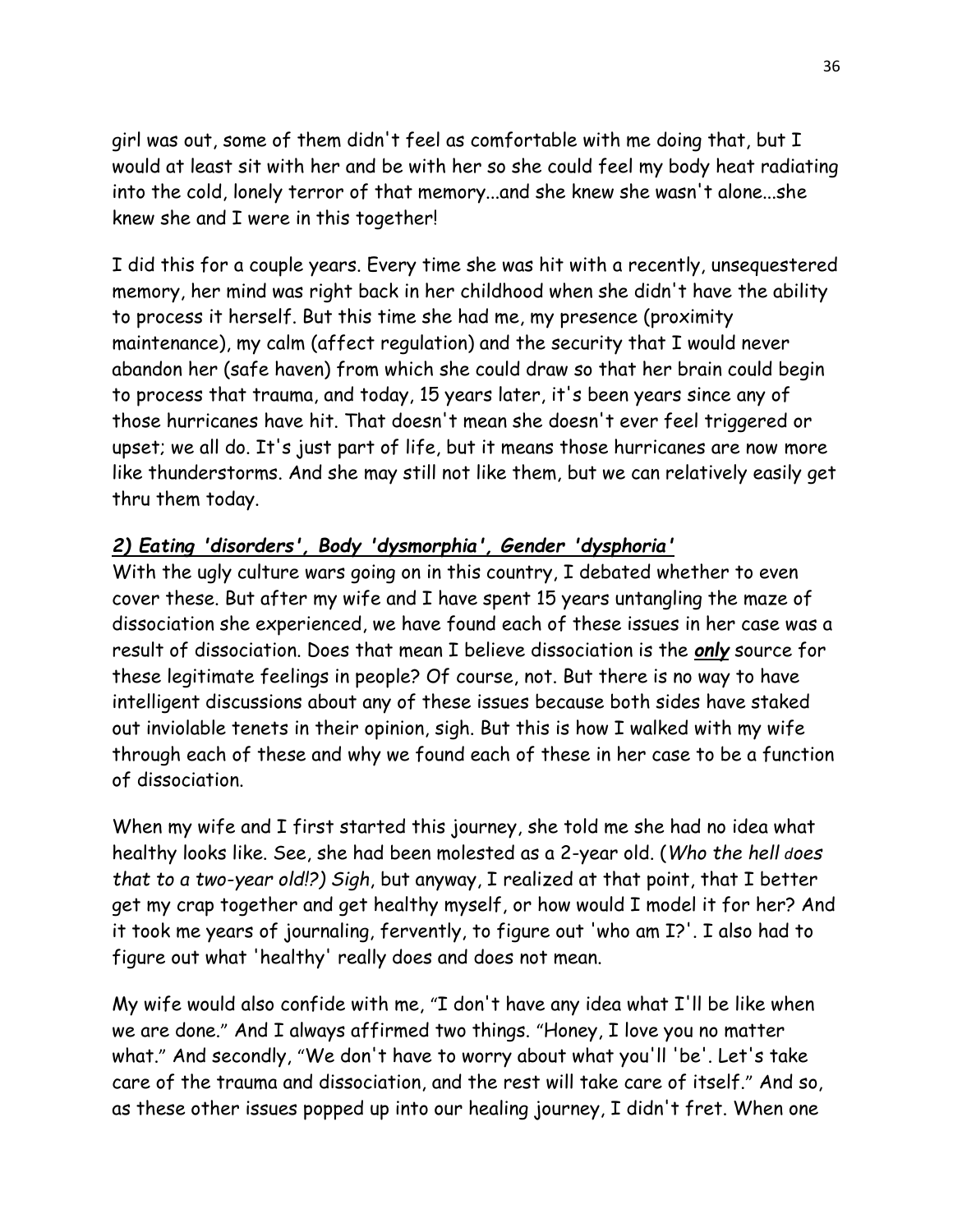girl told me she was asexual and another girl wondered if she was even a girl, I didn't freak out and wonder what would happen to my marriage if she suddenly decided she didn't want a man. I simply affirmed each girl where she was and made clear I loved her for who she was. And then I walked with her, and we found our way through each issue together. No forcing. No manipulation. No coercive 'conversion therapy'. Just love and unconditional acceptance as she struggled with the disorientation that 4-5 decades of dissociation had brought to her and each of the 7 other girls who had been trapped in separate, internal spaces.

And as those internal spaces were reconnected to each other, many of these corollary issues took care of themselves. My wife, Ka'ryn, is the one who struggled most with eating 'disorder' issues and body dysmorphia. She literally couldn't feel hunger pains, and she would ruthlessly not eat if her weight got too high. She would nitpick at every flaw she saw in her body despite being 5'7" and 120lbs., every wrinkle that began to appear on her face as we got older, and she never had a good word to say about herself no matter how pretty she looked. She absolutely couldn't accept any compliments I gave her and would throw them back in my face.

But when the other voices, the other girls, came outside, they controlled parts of my greater wife's personality and abilities that naturally counter balanced Ka'ryn's body dysmorphia and eating issues. I remember when K.A. told me, "I look damn good for 50!" And K.A. will always fish for a compliment from me whenever she dresses up, even just for our weekly errands. She loves to hear me say how pretty she looks.

And the little girls l*ove* to eat and don't give a damn if they gain a few extra pounds! And unlike Ka'ryn who literally couldn't feel hunger pains, these other girls would come crying to me about how starved they felt because Ka'ryn was in the midst of another attempt to ruthlessly lose weight.

So, how I helped resolve this was by teaching them all to work together. I taught K.A. to speak with Ka'ryn internally and help her see how good they really did look. Ka'ryn also learned to accept my complements *via* K.A. And I tried to help the little girls and Ka'ryn find a happy middle ground about eating. I didn't want Ka'ryn to constantly be triggered as her weight increased from the constant snacking of the other girls, and yet, the other girls couldn't ignore the hunger pains they felt just because Ka'ryn didn't feel them. We looked for healthier and low-cal snacks. And I remember the time I suggested to Amy, "Make her feel your hunger" and later Ka'ryn told me of experiencing hunger for the first time, something that had never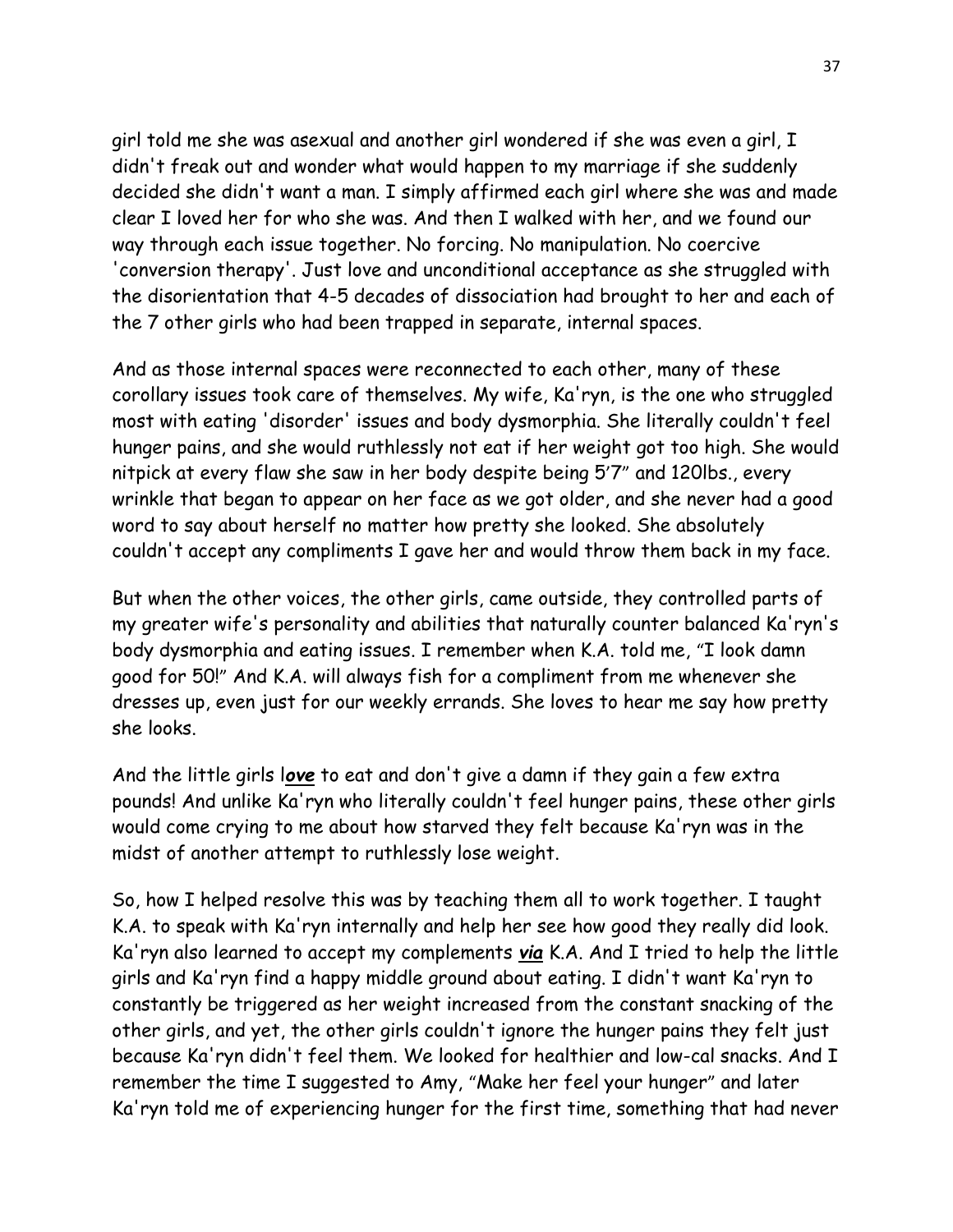happened before.

And so, literally, my wife's body dysmorphia and eating 'disorder' issues took care of themselves as the various girls internally connected and began to help each other experience the aspects of my greater wife's personality traits and mental abilities (like feeling hunger) that they couldn't access on their own because of the previous internal, household sequester.

As for the sexual and gender dysphoria? Well, those largely took care of themselves, as well. I affirmed my unconditional love for each voice, for each girl. But I think these issues were wrapped up in the Rip Van Winkle effect and the fact that each had been frozen during childhood when fact and fantasy swirl around and sometimes mesh. Forty to fifty years of sequestration caused so much disorientation, but the longer each girl was outside, the more these issues sorted themselves as each girl tried to create a life with the other girls that was satisfying to everyone and not just her own proclivities.

# *3) Self-injury*

I'll be honest. My wife didn't struggle with this much. Perhaps that is because I practice proximity maintenance, safe haven and affect regulation with all of them every single day. I don't know.

But the little it did happen, it was typically Ka'ryn. She seemed the least able to deal with the overflow effects of the trauma memories even though, as host, she really didn't hold any of them directly. See, when the trauma happened, it was the other girls who were forced to experience and hold the trauma memories. They were the ones forced into sequester to keep the trauma from overwhelming the system. Ka'ryn was left on the outside, thinking everything was 'normal.' But the other girls had taken with them into sequester the mental abilities to deal with the trauma, I believe.

And so, when the other girls came out, we never followed **[ISST&D's](https://www.isst-d.org/)** example of forcing the host to process the trauma memories (bad, bad idea!). Instead, I helped each girl who already held those memories process them, and then with the power of those memories greatly diminished, the memories could enter everyone's general narrative.

But in the beginning of our healing journey, Ka'ryn could still feel the power of the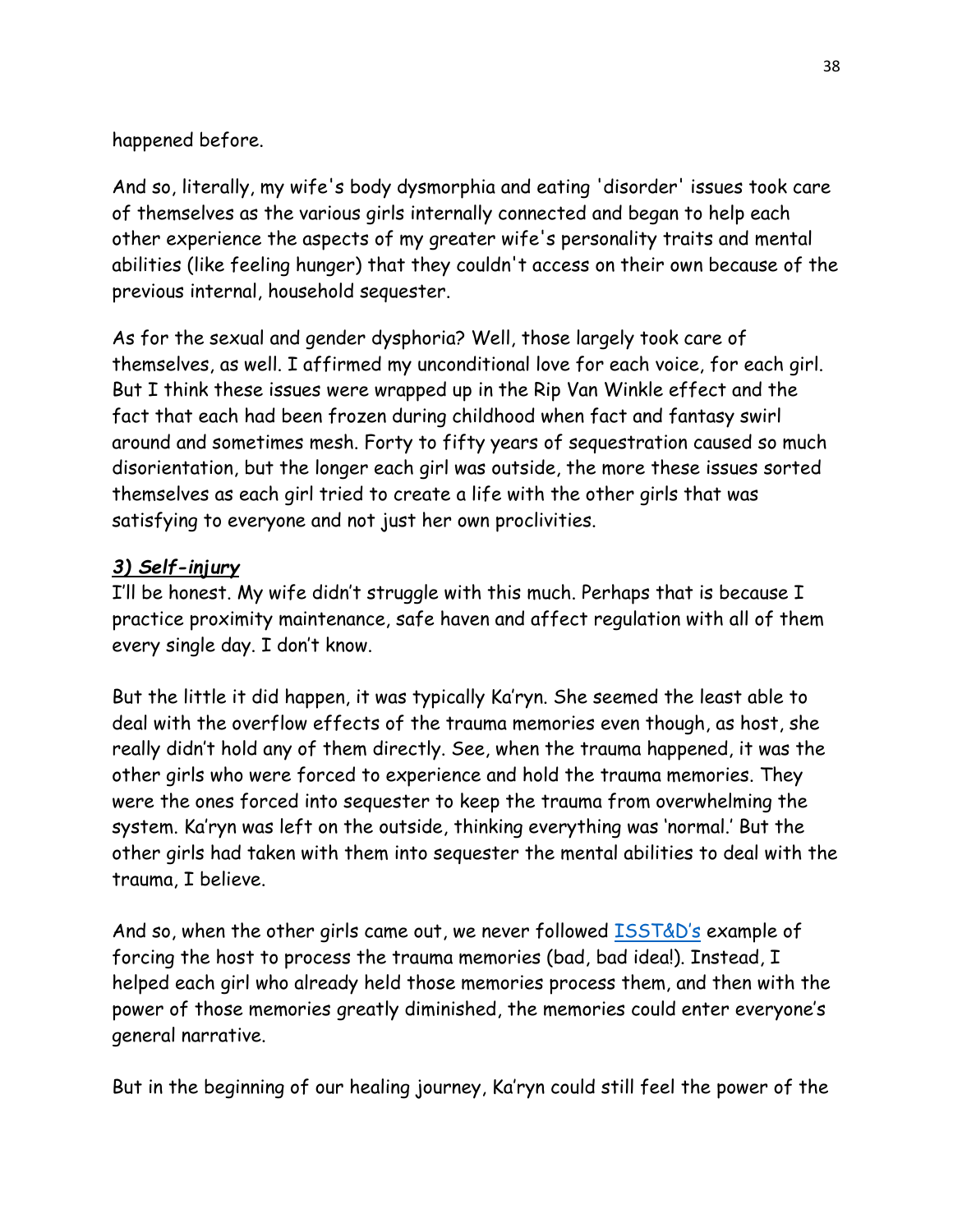memories hit her, even if indirectly. And she would viciously bite her hands or dig her fingernails into her hands because she had no means with which to deal with the power of the memories. I would sit with her and try to regulate her with the 3 tools at my disposal. Maybe they helped, since it truly was a rare occurrence in our journey.

But I remember one time, Ka'ryn was feeling overwhelmed in general, and I asked Amy how she was feeling, and she casually acted like the issue was no big deal to her. And that's when it was again affirmed to me that each voice, each girl, held different mental abilities *(like trauma processing)* and how important it was to connect them to each other so they could help one another. And at this point, it's been years since I can remember the last severe-for-us instance of self-injury.

# *4) Comatose episodes*

The first time this happened, I freaked out! We were having a somewhat heated discussion about something, and suddenly my wife just fell to the ground, completely out of it! WTH? What do you do? After my heart started beating again and I was able to get my brain back in gear, I began to think about it. I decided to try and engage another part of her. I began calling out some of the other girls' names who had joined us outside at that point in the journey, and sure enough, when I hit "Allie" out she popped like she had been watching me all the time to see what I would do. And that was my introduction to comatose episodes.

Comatose episodes really were a result of prolonged dissociation and the fact that the girls still had not sufficiently created the internal pathways between each of them so they could communicate. And so Ka'ryn had 'fled inside' unable to cope with our disagreement, but no one was there to 'catch the baton' and carry on with things on the outside.

Tina was terrible about this. She was so internally disconnected from the others since she was in the 'basement' originally, that every time she went back 'inside' for a year, the body would swoon, and I would run to catch her before she hit the ground. It was truly unnerving that year as I was afraid my wife would harm herself in one of these episodes. And then with her body wrapped up in my arms to keep her from hitting the floor, I would gently call out until I found someone else to come back outside. And then we would carry on.

Once we moved Tina out of the internal 'basement' and up beside Sophia where those two could always, internally talk, the comatose issues subsided...until Jenny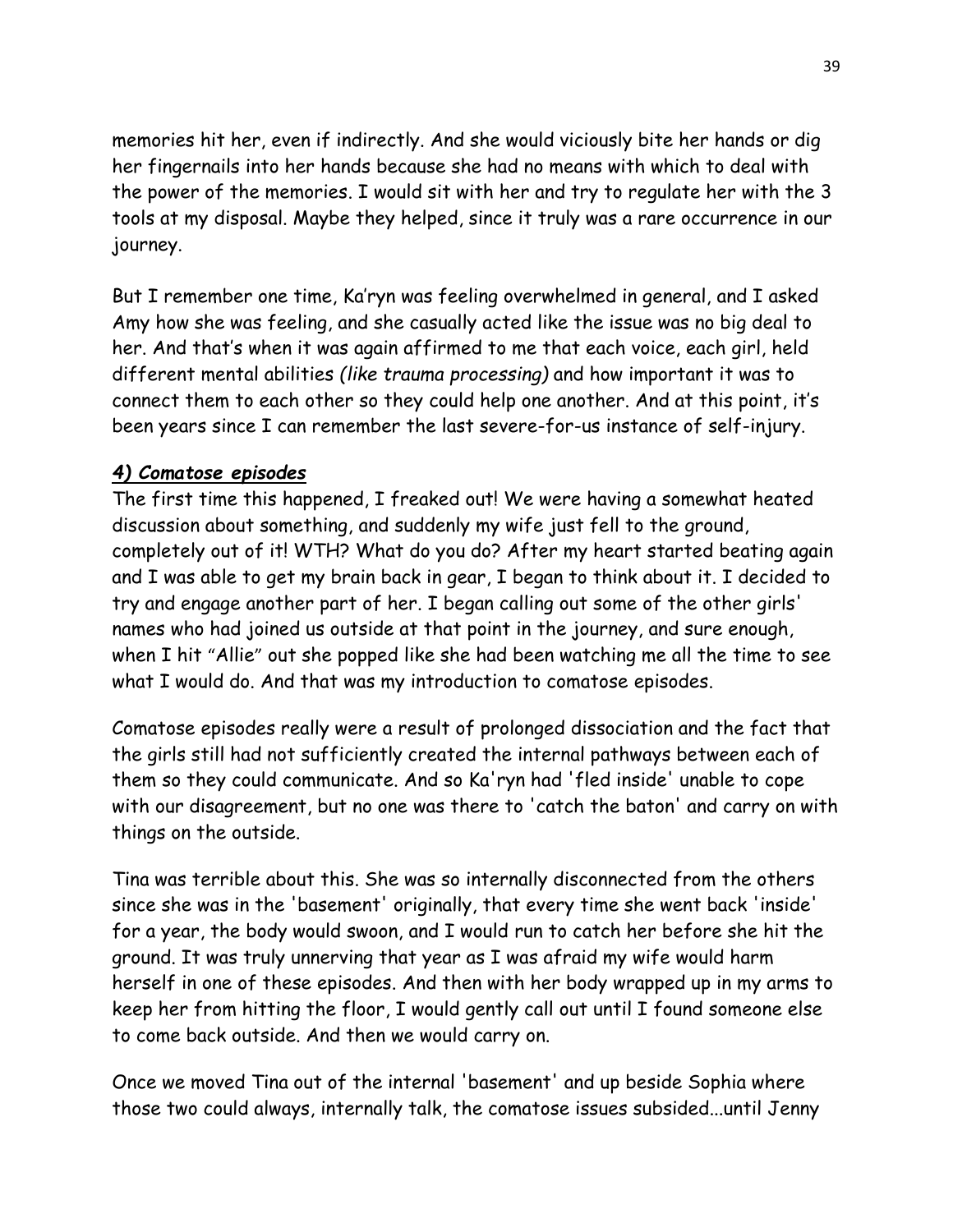joined us...who was also trapped in the basement. Ugg!

But those episodes also became a source of amusement to Amy, who liked to play and joke. Jenny was usually sitting on the couch when it happened, so at least there was little fear of her hitting the floor. She would 'go inside' and her head would swoon onto her breastbone, and I would try to call someone else out like usual: usually Amy or Sophia would pop outside. But sometimes I would start calling for someone else to come outside...and I would call...and call...and call...and then I would start thinking to myself...*this is taking a little longer than it ought to take*. And so, I'd stop and say, "I see you, Amy!" And she would smirk and open her eyes, and laugh and say, "How did you know it was me?" Or sometimes when I realized what she was doing, I would play back and give her a little lick on her face, and she would gasp in disgust, 'How could you!?" And I would laugh back, 'Well, two can play at this game!"

But let's say you're saying to yourself, "My loved one doesn't have alters." Then engage him/her in other ways. Talk about different kinds of happy activities you enjoy together. Or get out games or crafts or other activities s/he enjoys and use them in plain sight of your loved one. If his/her eyes are shut, then be sure to make loud enough noise that s/he can hear and identify what you are doing. Or maybe go to the kitchen and cook or prepare a favorite dish of your loved one's.

The thing to remember is just because it appears that your loved one is 'comatose,' unless it is physically induced from a physical injury, some part of your loved one could be watching and observing just like Allie did that first time it happened to my wife. Or maybe s/he is 'stuck' and needs help to re-engage with the outside world. Once I engaged with her, she popped out of this state with ease. And after that, these comatose issues for my wife became minor inconveniences as we all quickly learned to navigate them until we had moved both Tina and Jenny out of the internal 'basement' and upstairs where they could connect with the others.

# *5) Mini seizures*

The last extreme state that I want to cover is mini, epileptic-like seizures. Again, the first time my wife's eyes rolled into the back of her head and her body and face began gently shaking, my heart stopped. *Breathe, Sam. Breathe, Sam!* But once I got my own brain back online, I kind of went, hmmm??? *That kind of looks like a computer glitch to me. You know, when the little mouse arrow turns into a never-ending circle-y thingy, and just goes and goes and you try to click out of it*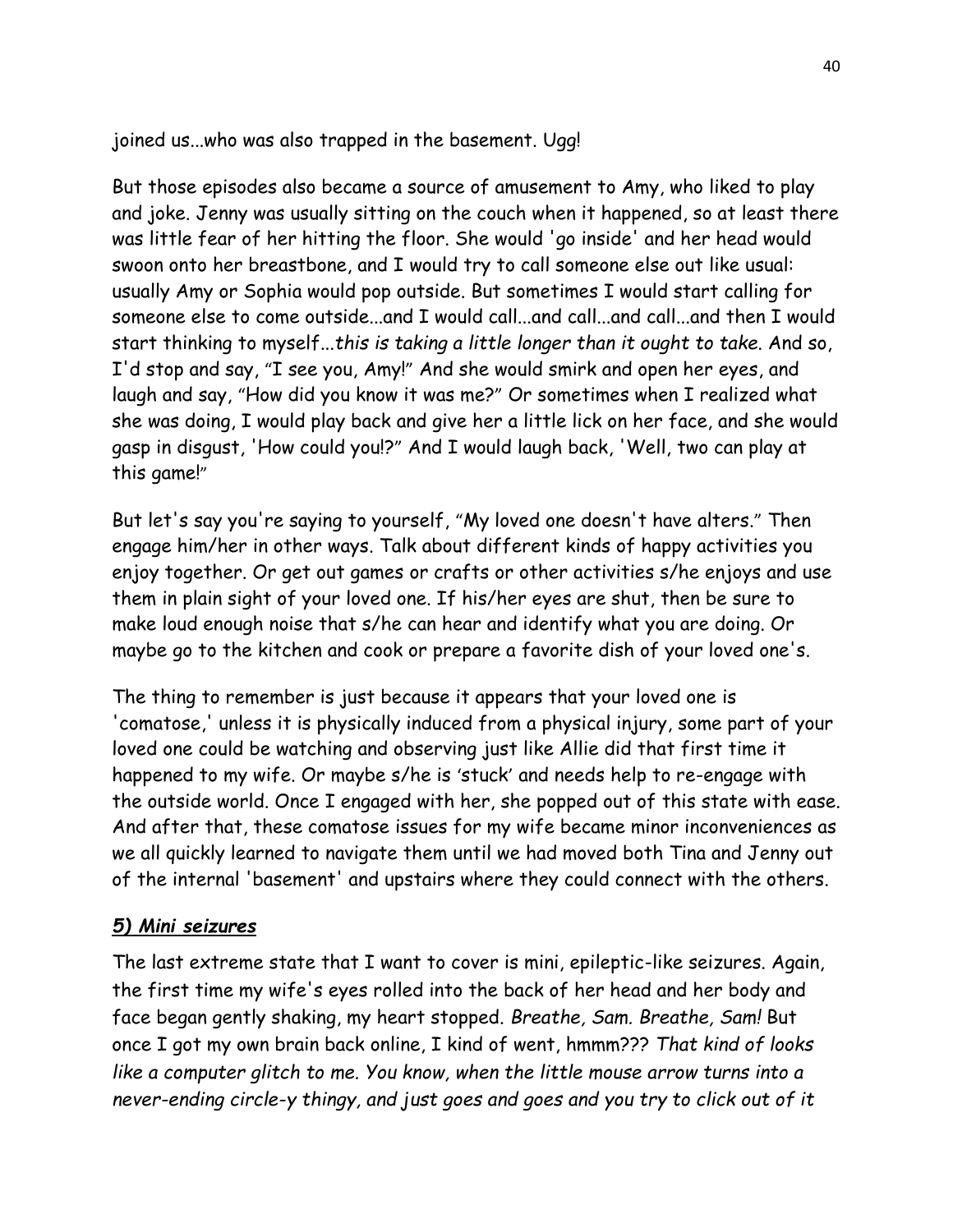*and then the screen goes whitish. Damn you, computer, respond to my impatient mouse clicking!!!!*

And so, I thought, *Sam, maybe my wife's brain is having trouble 'switching' to that other program*(girl). Maybe, I can help her get 'unstuck.' And so, that seems to be the case. Whenever she would drop into these gentle seizures, eyes rolled back in her head, I'd taken her hand or gently touch her face and say, "Honey, come back to me. Amy, come out now. Sophia, can you hear me?" I just tried to engage different parts and sound calm and encouraging until her brain could 'click' back into gear and get out of that 'loop' in which it was stuck.

Happily, these episodes were 'glitches' and rarely occurred unlike the comatose episodes that occurred for years until we got Tina and Jenny out of the 'basement.' But they were still unpleasant experiences for the girls, and the best I could do was 'be there' and try to help them through it.